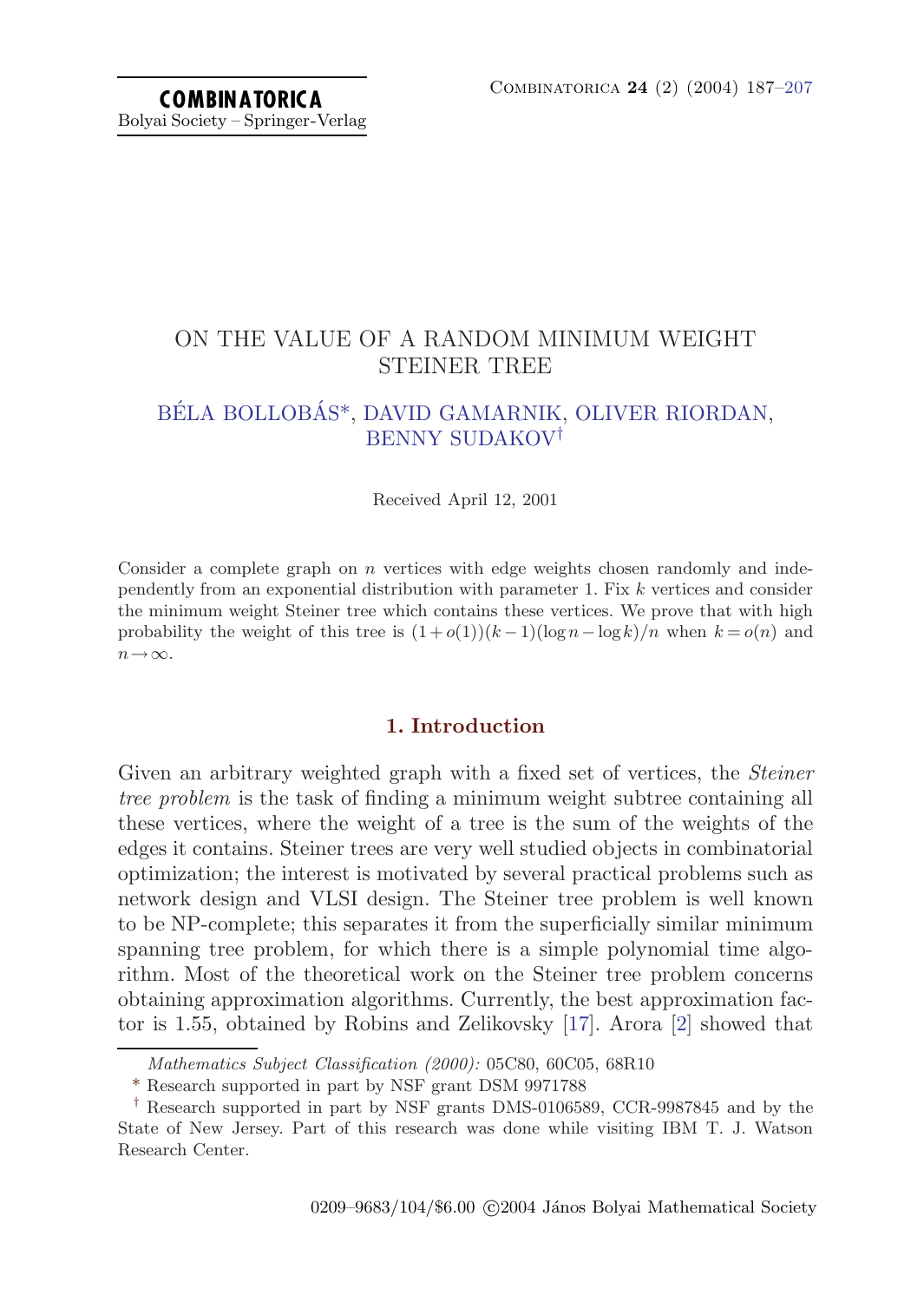<span id="page-1-0"></span>an  $\epsilon$ -approximation can be achieved for every  $\epsilon > 0$  when the underlying weighted graph is Euclidean. On the other hand, unless  $P = NP$ , the Steiner tree problem in general (weighted) graphs can not be approximated within a factor of  $1+\epsilon$  for some  $\epsilon > 0$ , see [[4](#page-19-0)], [\[7\]](#page-19-0).

In this paper we focus on random instances of the Steiner tree problem. The study of random instances of combinatorial problems has a very rich history, starting with the random Euclidean traveling salesman problem [[3](#page-19-0)] and including studies of the random minimal spanning tree [[11](#page-19-0)], assignment [[1](#page-18-0)], and shortest path problems  $[8]$  $[8]$ , [\[13](#page-19-0)], as well as many other examples. The main motivation is to complement the classical worst case analysis of algorithms with the analysis of the performance of algorithms on typical instances. On the other hand, very little is known about the Steiner tree problem in a random setting. To the best of our knowledge, the only existing results were obtained by Kučera et al. in [\[15\]](#page-19-0), where the authors studied algorithms for finding minimum Steiner trees in random graphs with all edge weights equal to 1. We consider the problem of finding the minimum weight of a Steiner tree in a complete graph  $K_n$  on n vertices with edge weights chosen independently from some distribution  $X$ . Essentially, this distribution can be any non-negative distribution with positive density at zero. Rescaling, we shall assume that

(1) 
$$
X \ge 0 \text{ and } \mathbb{P}(X \le x) = x + o(x),
$$

as  $x \to 0$ . We also assume that  $\mathbb{E}(X)$  is finite; some assumption along these lines is needed for results on expectation. The two distributions of most interest are the exponential distribution EXP(1) with mean 1 and the uniform distribution on [0,1]. Throughout the paper we write G for the weighted graph obtained from  $K_n$  by taking the edge weights as independent copies of X. We fix  $2 \leq k \leq n$  vertices  $v_1, \ldots, v_k$ , and consider  $W(k)$ , the minimum weight of a tree containing these vertices. Our main result is the following, giving the asymptotic value of  $W(k)$  for all functions  $2 \leq k(n) = o(n)$ . Note that throughout the paper all logarithms have base e.

**Theorem 1.** Let  $\epsilon > 0$  be fixed, and let  $k = k(n)$  satisfy  $2 \leq k = o(n)$ . Let

$$
w = \frac{k-1}{n} (\log n - \log k).
$$

*Then*  $(1-\epsilon)w \leq W(k) \leq (1+\epsilon)w$  *holds with probability tending to 1 as*  $n \rightarrow \infty$ *.* 

Note that since the graph is complete and the weight distribution is the same for all the edges, the actual choice of the k vertices is irrelevant. This justifies the notation  $W(k)$ . When  $\log k = o(\log n)$ , the value  $(k-1)\log n/n$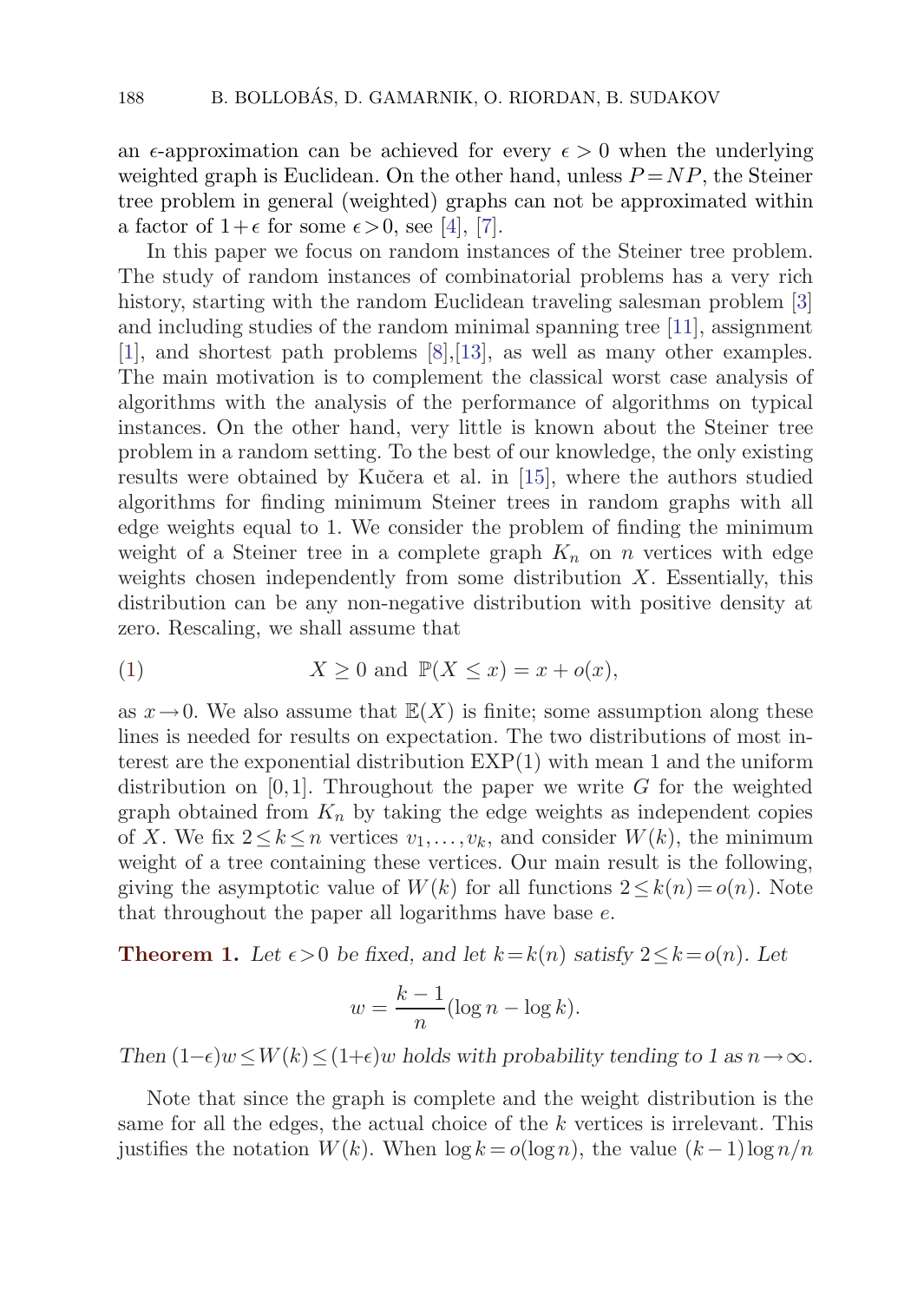that we obtain has a simple intuitive explanation. Davis and Prieditis  $[8]$  $[8]$  $[8]$ and Janson  $[13]$  $[13]$  showed that the minimum weight of a path between a fixed pair of vertices of G is asymptotically  $\log n/n$ . This immediately implies an upper bound  $(1+o(1))(k-1)\log n/n$  on the value of  $W(k)$  when k is bounded; we just take shortest paths from  $v_i$  to  $v_{i+1}$  for  $1 \leq i \leq k-1$  and delete any redundant edges. Using Dijkstra's algorithm these paths can be found in  $O(n^2)$  computation steps. As k becomes larger, the log k 'correction term' becomes important. Intuitively, this arises from the many ways of connecting  $v_1, \ldots, v_k$  with paths (perhaps using additional branching vertices).  $W(k)$  can be written as the minimum of  $\Theta(k)^k$  quantities each of which has expectation  $(k-1)\log n/n$ ; the smallest of these turns out to be typically  $(k-1)\log k/n$ smaller than its expectation. For the upper bound it turns out to be sufficient to consider the shortest path  $P_r$  from  $v_{r+1}$  to  $\{v_1,\ldots,v_r\}$  for  $1 \leq r \leq k-1$ , as this corresponds to minimizing over  $(k-1)! = \Theta(k)^k$  trees.

Note that for k constant the minimum weight Steiner tree can be found in polynomial time  $O(n^k)$ , by a brute force search. An interesting corollary of our result is that for any  $k = o(n)$ , using only  $O(kn^2)$  computation steps  $(O(n^2))$  to find each path  $P_r$  defined above) we can construct an asymptotically minimum weight Steiner tree, when  $n \to \infty$ .

Our work is motivated by similar research for other random combinatorial structures. One of the earliest such results was obtained by Frieze  $[11]$  $[11]$  who showed that with high probability the weight of the minimum spanning tree in G is asymptotically  $\zeta(3) = \sum_{k=1}^{\infty} k^{-3}$ , when  $n \to \infty$ . This result was extended to regular graphs with certain expansion properties by Beveridge, Frieze and McDiarmid [\[5\]](#page-19-0). The analysis explicitly uses the greedy algorithm for finding a minimum spanning tree. Note that the minimum spanning tree problem is the special case of our problem where  $k = n$ , yet the analysis in [[11\]](#page-19-0),[[5\]](#page-19-0) does not extend to the general case since the problem is NP-complete and the greedy search fails.

Before turning to the proof of [Theorem 1](#page-1-0) we note that the distribution  $X$ chosen for the edge weights is irrelevant, as long as it satisfies [\(1\)](#page-1-0). This will allow us to use whichever distribution is convenient in the proof. Suppose that X is a distribution satisfying ([1](#page-1-0)), and let  $\delta = n^{-1/2} \log n = o(1)$ . Let x and y be fixed vertices of G. Writing  $w(e)$  for the weight of an edge e, for each other vertex z we have

$$
\mathbb{P}(w(xz) + w(yz) \le \delta) \ge \mathbb{P}(X \le \delta/2)^2 \sim \delta^2/4,
$$

so this probability is at least  $\delta^2/5$  if n is large enough. Thus the probability that there is no xy path of weight at most  $\delta$  is at most

$$
\left(1 - \delta^2/5\right)^{n-2} \le e^{-(n-2)\delta^2/5},
$$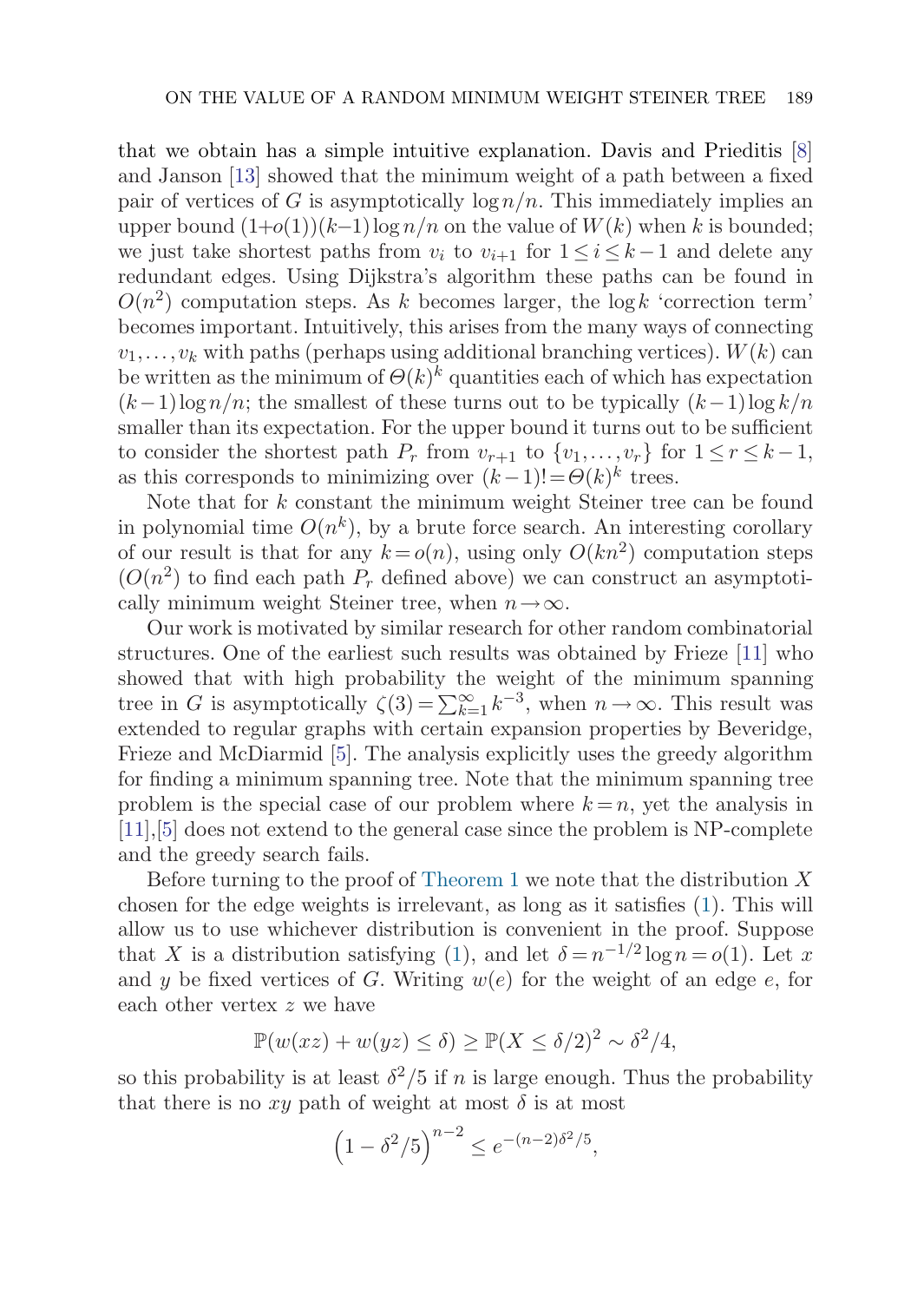which tends to zero faster than any constant power of  $n$ . Thus with very high probability every pair  $\{x,y\}$  of vertices of G is connected by a path of weight at most  $\delta$ , and an edge of weight larger than  $\delta$  cannot form part of the shortest path between two vertices, or of the minimum weight Steiner tree for any set of vertices. Suppose Y is another distribution satisfying  $(1)$  $(1)$ . Then there is a strictly increasing function f such that  $f(X)$  has the distribution of Y . (We are ignoring possible discontinuities in the distribution, but this is not a real problem). Condition ([1](#page-1-0)) for X and Y implies that  $f(x)$  and  $f^{-1}(x)$  are both  $x + o(x)$  when x is small. Thus we can convert between edge weights distributed as copies of  $X$  and edge weights distributed as copies of Y changing all weights less than  $\delta$  by a factor of  $1+o(1)$ . As with high probability any minimum weight Steiner tree uses only such edges, and the conversion goes both ways, the minimum weight of a Steiner tree also changes by a factor of  $1 + o(1)$ , and a result such as [Theorem 1](#page-1-0) for edge weights with distribution  $X$  implies the corresponding result for the distribution Y.

The rest of this paper is organized as follows. In the next two sections we prove lower and upper bounds on  $W(k)$  for  $k = o(n)$ . By the above argument, we may and shall assume in our proof that the edge weights are independent  $EXP(1)$  random variables. In [Section 4](#page-11-0) we study the minimum weight of a Steiner tree on  $k$  vertices when  $k$  is linear in  $n$ . The last section contains some concluding remarks. Throughout the paper we shall write  $w(e)$  for the weight of an edge e. Also, when  $T$  is a subgraph of  $G$  (usually a tree) we shall write  $w(T)$  for its weight, i.e., the sum of the weights of its edges. All logarithms in this paper are natural.

#### **2. Lower bound**

In this section we obtain a lower bound on the random minimum weight Steiner tree on  $k = o(n)$  vertices. The idea of the proof is as follows: suppose  $v_1, \ldots, v_k$  are given, and consider a minimum weight Steiner tree T for  $v_1, \ldots, v_k$  in G. Note that T has at most k leaves (vertices of degree 1), since only the vertices  $v_i$ ,  $1 \le i \le k$ , can be leaves of T. As usual, let us say that a vertex v of T is a branching vertex if it has degree at least 3 in T. In T, the sum of the degrees of the vertices is  $2(|T|-1)$ . Thus, although T may have many vertices of degree 2, it is easy to see that it will have at most  $k-2$ branching vertices. Let us say a vertex of T is critical if it is either a leaf or a branching vertex, so T has at most  $2k-2$  critical vertices. Any tree with c critical vertices consists of  $c-1$  paths joining these vertices (contracting vertices of degree 2 leaves a tree with exactly c vertices), so  $T$  consists of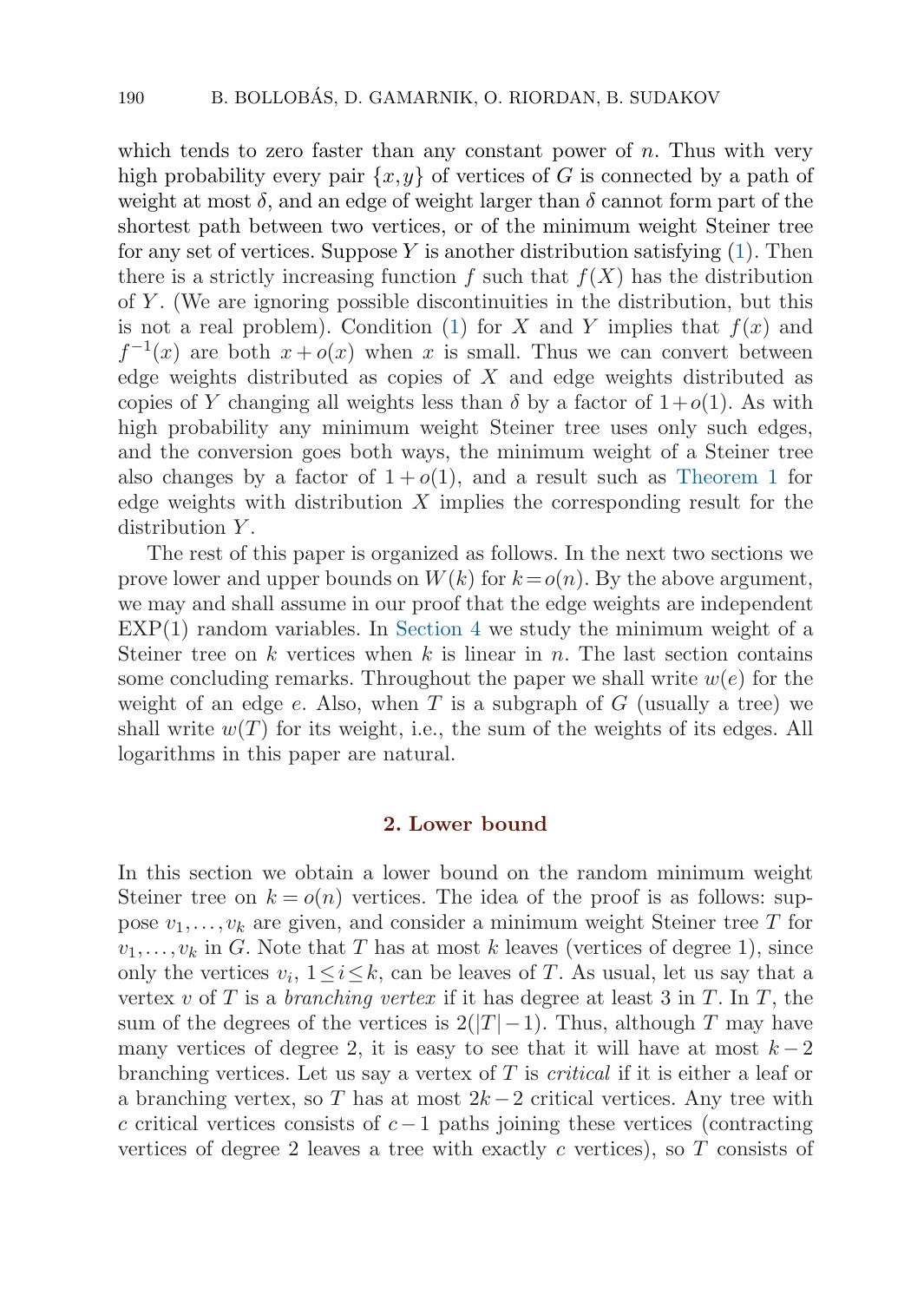<span id="page-4-0"></span> $l \leq 2k-3$  paths  $P_1, \ldots, P_l$  between certain pairs of vertices. As T is a minimum weight Steiner tree, each path is the minimum weight path joining its endvertices, and these paths are disjoint. Let us write  $W_1, \ldots, W_l$  for the weights of these paths, and  $W$  for the minimum weight of a path between two fixed vertices. The key observation is that the disjointness of the paths  $P_i$  makes it hard for the  $W_i$  to be simultaneously small. We could just use the van den Berg–Kesten inequality [[18\]](#page-19-0) or Reimer's inequality [[16](#page-19-0)] to show that  $\mathbb{P}(\forall i: W_i \leq w_i) \leq \prod \mathbb{P}(W \leq w_i)$ . However we obtain better results by considering  $\mathbb{P}(\sum W_i \leq w)$ , and it is not clear how to bound this probability in this way. Instead we proceed 'by hand', using only the Harris–Kleitman lemma. Throughout  $W$  is (the distribution of) the minimum weight of a path between two fixed vertices of G. We write  $W^{(l)}$  for the sum of l independent copies of W.

**Lemma 2.** Suppose that  $l \geq 1$  and let  $s_1, \ldots, s_l, t_1, \ldots, t_l$  be fixed vertices of G, with  $s_i \neq t_i$  for  $1 \leq i \leq l$ . For  $1 \leq i \leq l$  let  $P_i$  be the minimum weight  $s_i t_i$ path in G. Then for any  $x > 0$  the probability that  $P_1, \ldots, P_l$  are disjoint and *have total weight at most* x *is at most*  $\mathbb{P}(W^{(l)} \leq x)$ *.* 

**Proof.** Let  $P'_1 = P_1$  be the (with probability 1 unique) minimum weight  $s_1 t_1$ path. For  $2 \le i \le l$  let  $P'_i$  be the minimum weight  $s_i t_i$  path edge-disjoint from  $P'_1, \ldots, P'_{i-1}$ , if there is one. Let  $W_i$  be the weight of  $P'_i$ , or infinity if there is no such path. If the paths  $P_i$  are disjoint, then  $P'_i = P_i$  for every *i*. Hence it suffices to show that

(2) 
$$
\mathbb{P}(W_1 + \cdots + W_l \leq x) \leq \mathbb{P}(W^{(l)} \leq x).
$$

We shall prove this statement by induction on l. The case  $l = 1$  is clear as  $P'_1 = P_1$  is the shortest  $s_1t_1$  path, so its weight  $W_1$  has the same distribution as  $W$ , by the definition of  $W$ .

Suppose now that  $l \geq 2$  and that (2) holds with l replaced by  $l-1$ . We wish to consider the distribution of  $W_l$  conditional on  $W_1 + \cdots + W_{l-1}$ . In fact we shall condition on the very fine event that  $P'_1, \ldots, P'_{l-1}$  are certain particular paths, and that the individual edges of these paths have certain weights. For any w the event  $W_1+\cdots+W_{l-1}=w$  is a disjoint union of events A of the form

$$
\mathcal{A} = \{w(e_j) = w_j, \ j = 1, \dots, m\} \cap \mathcal{U}
$$

where the edges  $e_1, \ldots, e_m$  of  $K_n$  form edge disjoint paths  $p_i$  from  $s_i$  to  $t_i$ ,  $1 \leq i \leq l-1$ , the  $w_i$  are real numbers adding up to w, and U is the event that certain paths in  $G' = K_n - \{e_1, \ldots, e_m\}$  have at least certain weights (so that the paths  $p_i$  satisfy the minimality conditions defining  $P'_i$ ). Consider one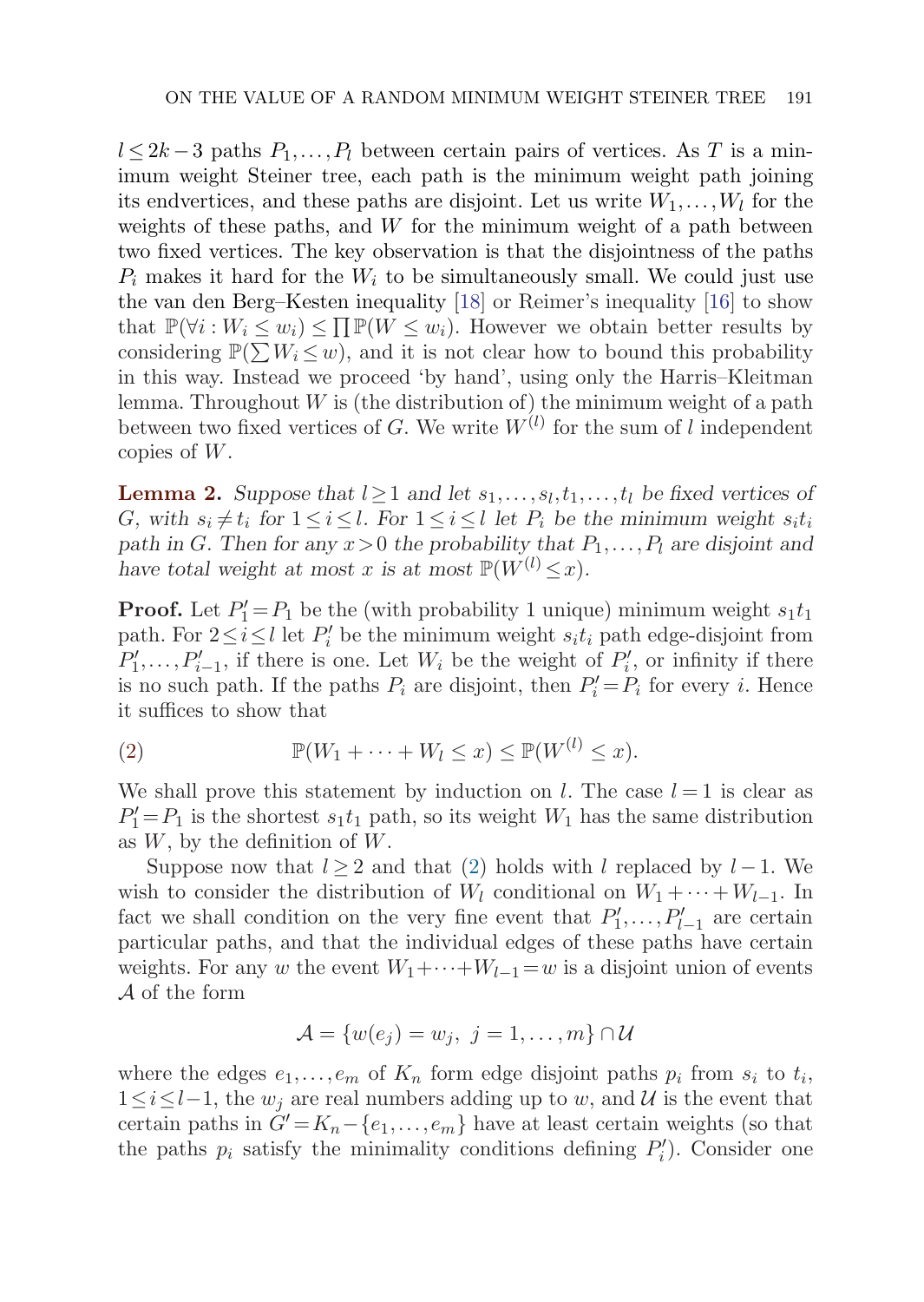<span id="page-5-0"></span>such event A, so the  $e_i$  and hence  $E(G')$  are fixed. Let  $\Omega'$  be the product probability space given by the independent  $EXP(1)$  edge weights on  $G'$ . Then U can be considered as an event in  $\Omega'$ , and is then an up-set, i.e., an event preserved by increasing the weight of an edge (in  $G'$ ). Let  $W'$  be the minimum weight of an  $s_l t_l$  path in G'. Then for any w' the event  $\{W' \leq w'\}$  is a down-set, i.e., an event preserved by decreasing the weight of an edge. Now it is well known that up-sets and down-sets are negatively correlated. (This can be seen from the original correlation inequality proved independently by Harris [\[12\]](#page-19-0) and Kleitman [[14](#page-19-0)]. Alternatively, for discrete random variables, it follows immediately from the FKG inequality of [[10\]](#page-19-0). The continuous case is easy to deduce by 'discretizing' the random variables.) Given  $A$  we have  $W_l = W'$ , so

$$
\mathbb{P}(W_l \le w' \mid \mathcal{A}) = \mathbb{P}_{\Omega'}(W' \le w' \mid \mathcal{U})
$$
  
\n
$$
\le \mathbb{P}_{\Omega'}(W' \le w')
$$
  
\n
$$
\le \mathbb{P}(W \le w'),
$$

as  $W'$  is the shortest path between two fixed vertices using edges of  $G'$ , a subgraph of  $G$ . As this holds for each  $A$  we have

$$
\mathbb{P}(W_l \leq w' \mid W_1 + \dots + W_{l-1} = w) \leq \mathbb{P}(W \leq w'),
$$

П

and  $(2)$  $(2)$  follows by induction on l.

We now wish to study the sum of independent copies of the random variable  $W$ , the minimum weight of a path joining two fixed vertices of  $G$ . We first use a standard method to describe the distribution of W. Then we simply estimate its moment generating function.

**Lemma 3.** Let  $X_1, \ldots, X_{n-1}$  be independent EXP(1) random variables, and *let* R *be uniformly distributed on*  $\{1, \ldots, n-1\}$  *and independent of the*  $X_i$ *. Then* W *is distributed as*

$$
\sum_{i=1}^{R} \frac{X_i}{i(n-i)}.
$$

*For any real*  $x, \epsilon > 0$  *and any integer*  $l \geq 1$  *we have* 

$$
\mathbb{P}(W^{(l)} \le x) \le (n-1)^{-l} \epsilon^{-l} e^{(1+\epsilon)nx}.
$$

**Proof.** The first part is standard; we include the proof for the sake of completeness. Consider fixing a vertex  $x$  of  $G$  and using Dijkstra's algorithm to find the distance in G from x to each other vertex, writing these distances as  $d_1, \ldots, d_{n-1}$  in increasing order. Clearly  $d_1$  is the minimum weight of an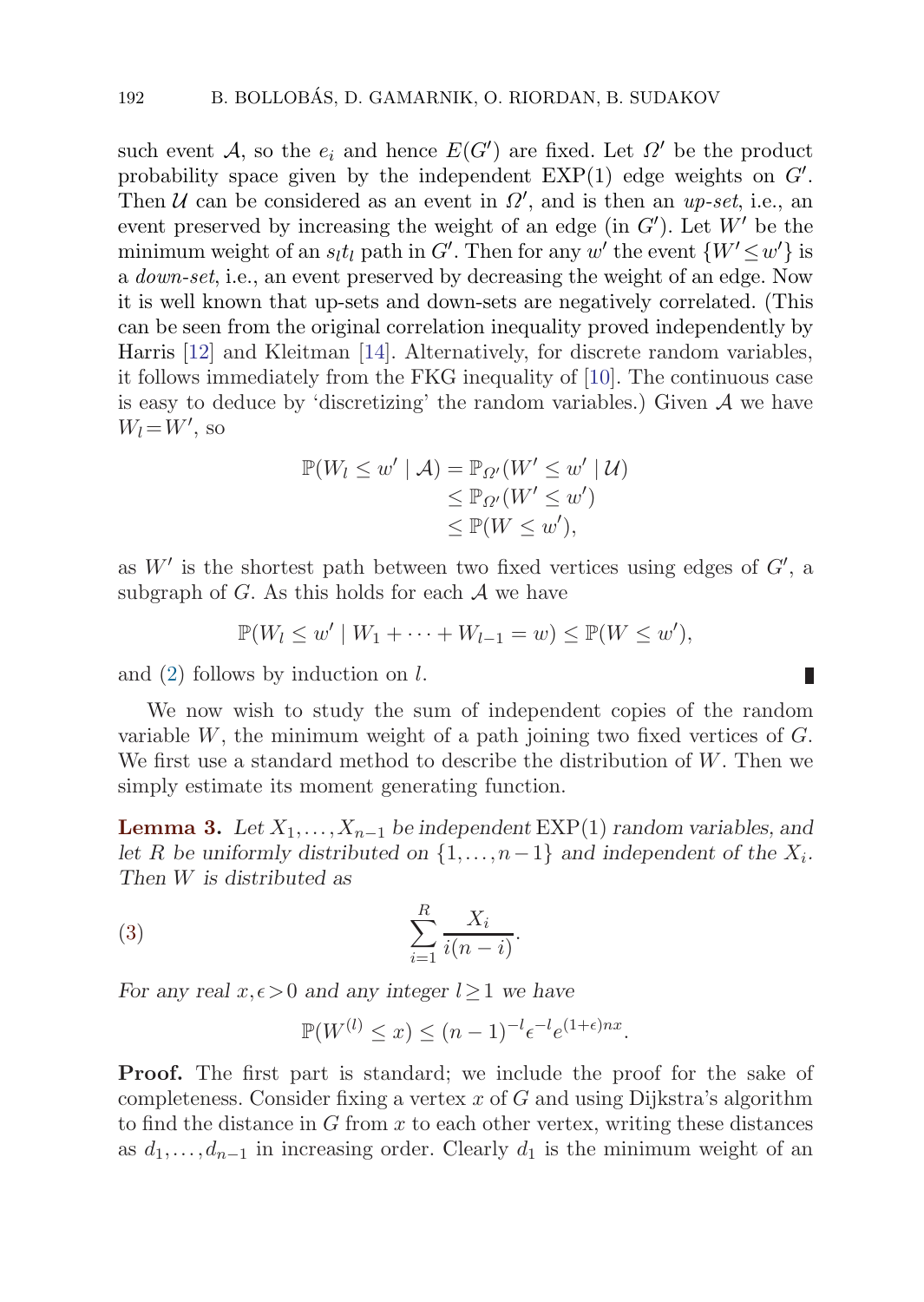edge from x; being the minimum of  $(n-1)$  independent EXP(1) random variables, this has an  $EXP(n-1)$  distribution. Suppose that this minimum weight edge is xy. Then  $d_2 - d_1$  is the smaller of min $\{w(yz), z \neq x, y\}$  and  $\min\{w(xz)-d_1, z\neq x,y\}$ . By the memoryless property of the exponential distribution, given y and  $d_1$  the quantities  $w(xz)-d_1$  again have an EXP(1) distribution, so  $d_2-d_1$  is the minimum of  $2(n-2)$  independent exponentials. Thus  $d_2 - d_1$  has an EXP(2(n − 2)) distribution and is independent of  $d_1$ . Continuing, we see that  $d_i - d_{i-1}$  is the minimum of  $i(n-i)$  independent exponentials and hence the  $d_i$ ,  $1 \leq i \leq n$ , have the same distribution as

$$
\sum_{j\leq i}\frac{X_j}{j(n-j)}, \quad 1\leq i < n.
$$

Since all vertices are equivalent, the distance from  $x$  to another fixed vertex  $x'$  is equally likely to be any of the  $d_i$ , proving the first part of the lemma.

In order to estimate  $\mathbb{P}(W^{(l)} \leq x)$  we consider the moment generating function of W. If X has an EXP(1) distribution and  $\alpha > 0$ , then

$$
\mathbb{E}(e^{-\alpha X}) = \int_0^\infty e^{-\alpha t} e^{-t} dt = \frac{1}{1+\alpha}.
$$

Thus for  $\theta > 0$  we have

$$
\mathbb{E}(e^{-\theta X_i/i}) = \frac{1}{1 + \theta/i} = \frac{i}{\theta + i}.
$$

Let  $S_m = \sum_{i=1}^m X_i/i$  and let  $Z = S_R$ . Defining W by the sum [\(3\)](#page-5-0), which gives the correct distribution by the first part of the lemma, we have  $nW \geq Z$ . Now

$$
\mathbb{E}(e^{-\theta S_m}) = \prod_{i=1}^m \mathbb{E}(e^{-\theta X_i/i}) = \frac{m!}{(\theta+1)\cdots(\theta+m)}.
$$

For  $\theta > 1$  it is easy to verify by induction on n that

$$
\sum_{m=1}^{n-1} \frac{m!}{(\theta+1)\cdots(\theta+m)} = \frac{1}{\theta-1} \left(1 - \frac{n!}{(\theta+1)\cdots(\theta+n-1)}\right) \le \frac{1}{\theta-1}.
$$

Hence, as  $nW \geq Z = S_R$ ,

$$
\mathbb{E}(e^{-\theta nW}) \leq \mathbb{E}(e^{-\theta S_R})
$$
  
= 
$$
\frac{1}{n-1} \sum_{m=1}^{n-1} \mathbb{E}(e^{-\theta S_m})
$$
  

$$
\leq \frac{1}{(n-1)(\theta - 1)}.
$$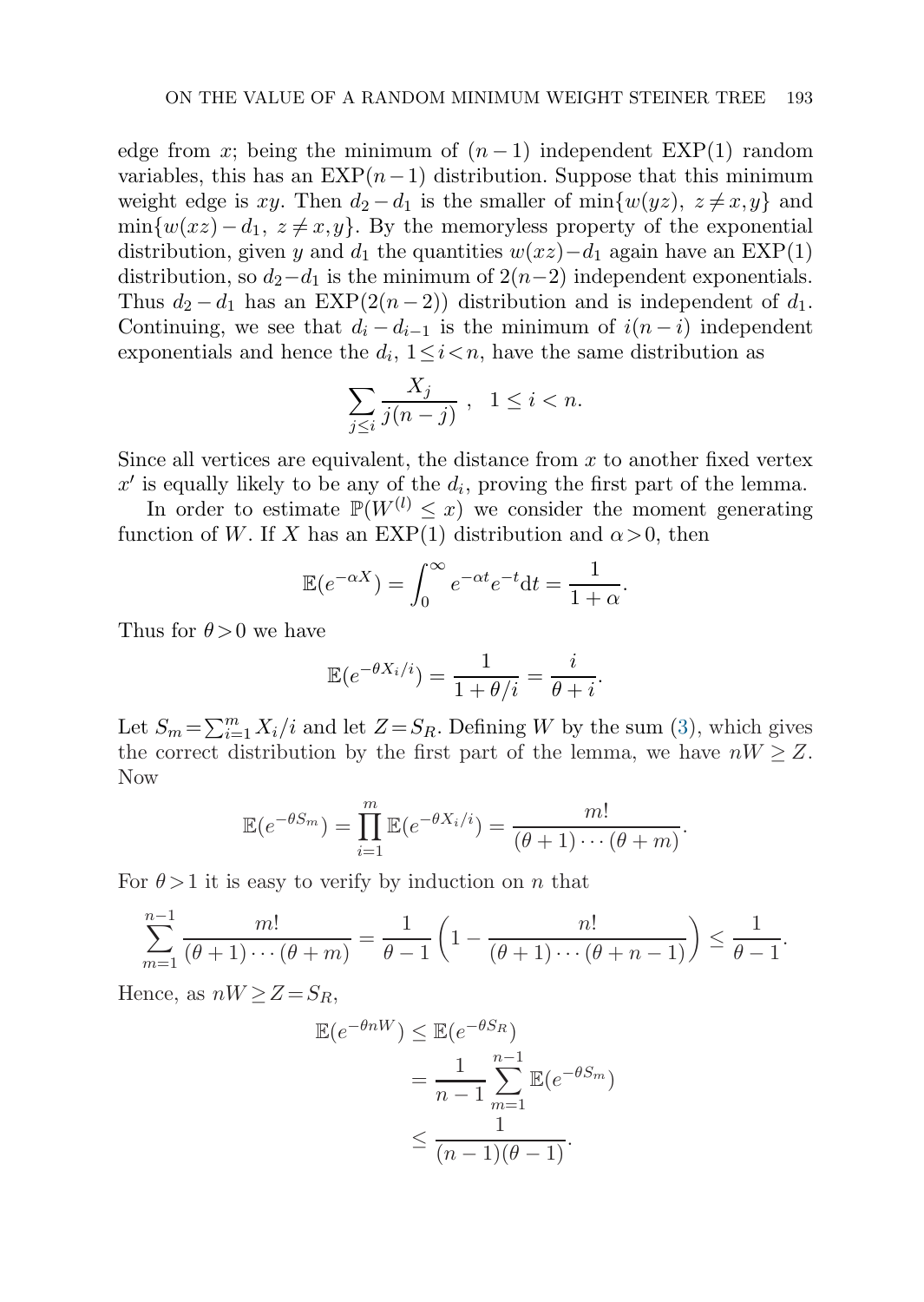<span id="page-7-0"></span>Taking  $\theta = 1 + \epsilon$  and applying Markov's inequality,

$$
\mathbb{P}(W^{(l)} \le x) = \mathbb{P}\left(\exp(-\theta n W^{(l)}) \ge \exp(-\theta n x)\right)
$$
  
\n
$$
\le \mathbb{E}(\exp(-\theta n W^{(l)}))/\exp(-\theta n x)
$$
  
\n
$$
= \mathbb{E}(\exp(-\theta n W))^l e^{\theta n x}
$$
  
\n
$$
\le (n-1)^{-l} e^{-l} e^{(1+\epsilon)n x},
$$

as required.

We are now ready to prove the lower bound on  $W(k)$  in the following rather unattractive form.

П

**Lemma 4.** Let  $v_1, \ldots, v_k$  be fixed vertices of G, where  $2 \le k = k(n) \le n/e^2$ , and let  $W(k)$  be the minimum weight of a Steiner tree for  $v_1, \ldots, v_k$  in G. If  $\omega = \omega(n) \rightarrow \infty$  *(arbitrarily slowly) then* 

$$
\mathbb{P}\left(W(k) \le \frac{(k-1)\left(\log n - \log k - 2\log\log(n/k) - 3\right) - \omega}{n}\right) \to 0
$$

*as*  $n \rightarrow \infty$ *.* 

Before turning to the proof note that this gives the lower bound stated in [Theorem 1,](#page-1-0) since if  $k = o(n)$  and  $\omega$  tends to infinity sufficiently slowly then the bound on  $W(k)$  above is asymptotically  $(k-1)(\log n - \log k)/n$ , as required.

**Proof of Lemma 4.** Let  $v_1, \ldots, v_k$  be fixed vertices of G and let T be a minimum weight Steiner tree for  $v_1, \ldots, v_k$ . Recall that a vertex v of T is a branching vertex if v has degree at least 3 in  $T$ . Suppose that the branching vertices of T not among  $\{v_1,\ldots,v_k\}$  are  $v_{k+1},\ldots,v_m$ . To make it clear exactly how we are counting later, we shall insist that  $v_{k+1} \prec \cdots \prec v_m$  for some arbitrary order on  $V(G)$ . As noted at the beginning of this section, since T has at most k leaves it has at most  $k-2$  branching vertices, so  $m \leq 2k-2$ . The tree T consists of edge-disjoint paths  $P_i$  from  $v_{s_i}$  to  $v_{t_i}$ ,  $1 \le i \le m-1$ , for some  $1 \leq s_i, t_i \leq m$ , such that all internal vertices of every path are the vertices of degree 2 in  $T$ . By minimality, each  $P_i$  is the minimum weight path from  $v_{s_i}$  to  $v_{t_i}$ . The structure of T can be represented by an auxiliary tree T' on  $[m] = \{1, 2, ..., m\}$ ; there is one edge  $s_it_i$  of T' for each path  $P_i$  in T. (Again, for the counting we will assume that the  $s_i$  and  $t_i$  are fixed by  $T'$ . In other words, given a tree  $T'$  on  $[m]$  we fix the order of the edges and the starting vertex of each edge according to some arbitrary rule.)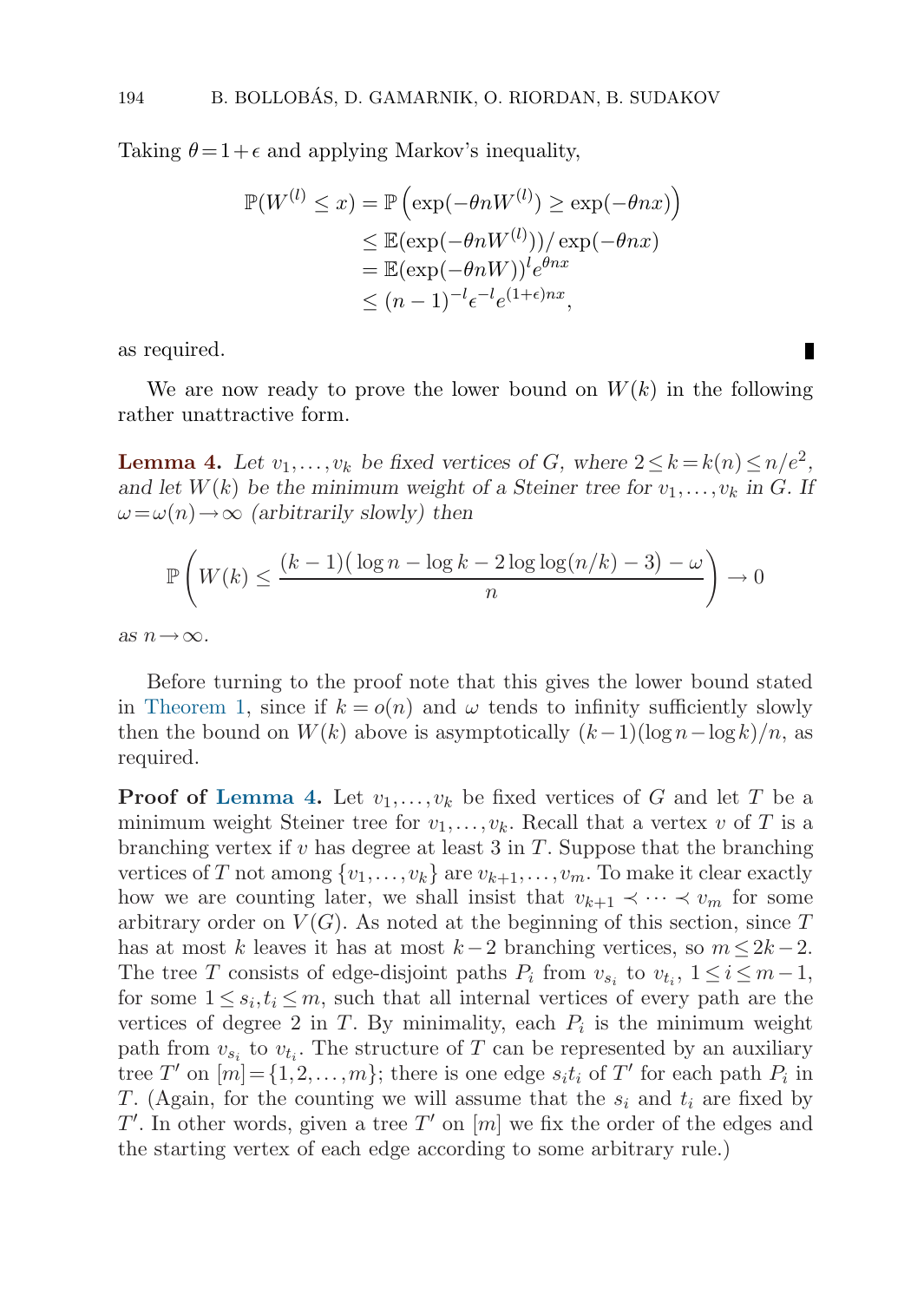For each choice of  $m, v_{k+1}, \ldots, v_m$  and  $T'$ , applying [Lemma 2](#page-4-0) with  $l=m-1$ shows that the probability of such a minimum weight Steiner tree  $T$  existing with  $w(T) \leq x$  is at most  $\mathbb{P}(W^{(m-1)} \leq x)$ . This in turn is at most

$$
(n-1)^{-(m-1)}\epsilon^{-(m-1)}e^{(1+\epsilon)nx}
$$

for any  $\epsilon > 0$  by [Lemma 3.](#page-5-0) Given m, there are  $\binom{n-k}{m-k} \leq (n-1)^{m-k}/(m-k)!$ choices for  $v_{k+1},...,v_m$ , and at most  $m^{m-2} < m^{m-1}$  choices for the auxiliary tree  $T'$  on  $[m]$ . (The larger bound will be more convenient in the estimates below.) Thus for any  $x, \epsilon > 0$  we have

$$
\mathbb{P}(W(k) \le x) \le \sum_{m=k}^{2k-2} \frac{(n-1)^{m-k}}{(m-k)!} m^{m-1} (n-1)^{-(m-1)} \epsilon^{-(m-1)} e^{(1+\epsilon)nx}
$$
  
= 
$$
\sum_{m=k}^{2k-2} \frac{m^{m-1}}{(m-k)!} (n-1)^{-(k-1)} \epsilon^{-(m-1)} e^{(1+\epsilon)nx}.
$$

Intuitively, for k small the dominant term should be  $m = 2k - 2$ , as the minimum weight Steiner tree will have  $v_1, \ldots, v_k$  as leaves and all branching vertices will have degree 3. In fact, for the whole range of  $k$  the quantity  $a_m = m^{m-1}/(m-k)!$  increases rapidly with m; for  $m > k \geq 2$  we have

$$
\frac{a_m}{a_{m-1}} = \left(\frac{m}{m-1}\right)^{m-2} \frac{m}{m-k} \ge \left(1 + \frac{1}{m-1}\right)^{m-2} \ge \frac{3}{2}.
$$

For  $\epsilon \leq 1$  the  $\epsilon^{-(m-1)}$  term also increases with m, so the whole sum above is bounded by  $\sum_{i\geq 0} (2/3)^i = 3$  times the value of the term with  $m = 2k - 2$ . Loosening the estimates slightly to simplify the final expression, and applying Stirling's formula in the weak form  $r! \ge (r/e)^r$ , we obtain

$$
\mathbb{P}(W(k) \le x) \le 3 \frac{(2k-2)^{2k-3}}{(k-2)!} (n-1)^{-(k-1)} \epsilon^{-(2k-3)} e^{(1+\epsilon)nx}
$$
  
\n
$$
\le O(1) \frac{(2k-2)^{2k-2}}{(k-1)!} (n-1)^{-(k-1)} \epsilon^{-2(k-1)} e^{(1+\epsilon)nx}
$$
  
\n
$$
\le O(1) (4e)^{k-1} ((k-1)/(n-1))^{k-1} \epsilon^{-2(k-1)} e^{(1+\epsilon)nx}
$$
  
\n
$$
\le O(1) (4ekn^{-1} \epsilon^{-2})^{k-1} e^{(1-\epsilon)^{-1}nx}.
$$

Taking logs we see that  $\mathbb{P}(W(k) \leq x_0) \to 0$  if for some  $\omega \to \infty$  we have

$$
x_0 = (1 - \epsilon)(k - 1)(\log n - \log k - 1 - \log 4 - 2\log(\epsilon^{-1}))/n - \omega/n
$$
  
 
$$
\ge (k - 1)(\log n - \log k - 1 - \log 4 - 2\log(\epsilon^{-1}) - \epsilon \log(n/k))/n - \omega/n.
$$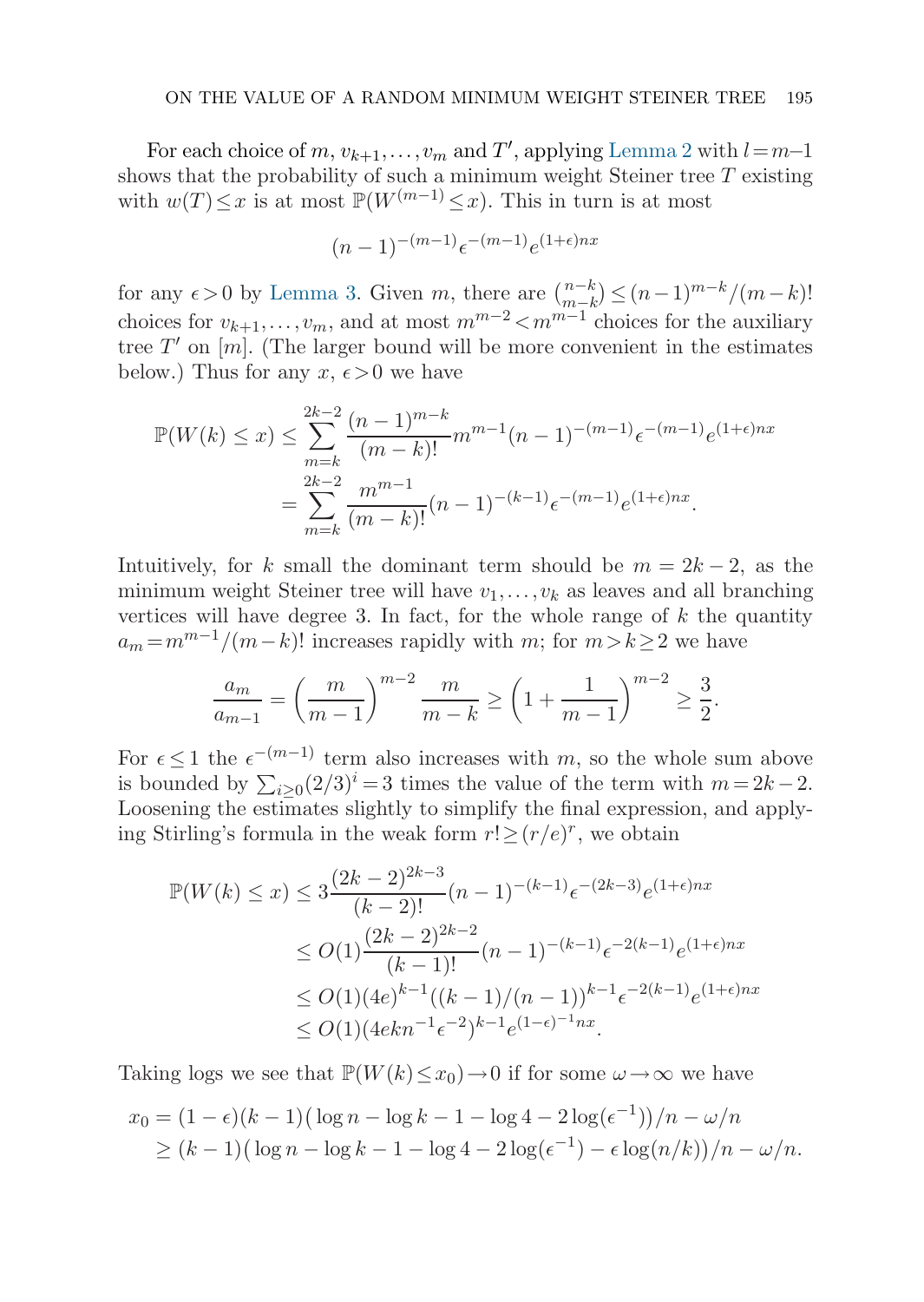<span id="page-9-0"></span>The best choice for  $\epsilon$  is  $\epsilon = 2/\log(n/k)$  which is at most 1 by the assumption on k. For this  $\epsilon$  the bound above simplifies to

$$
x_0 \ge (k-1)(\log n - \log k - 2\log\log(n/k) - 3)/n - \omega/n,
$$

П

which is the quantity appearing in the statement of the lemma.

**Remark.** The bound  $m^{m-2}$  on the number of trees in the calculation above turns out to be a key step—it is from this that the  $-\log k$  term in the final bounds comes. One might thus think that we should bound the number of trees more carefully, using the fact that  $v_{k+1},...,v_m$  all have degree at least 3. Although a method for doing this was suggested to us by Cecil Rousseau, it turns out that the only gain is to improve the constant 3 appearing above. This constant is irrelevant for [Theorem 1](#page-1-0), while for  $k = \Theta(n)$  the correct constant presumably cannot be obtained in this way. Thus for simplicity we have just used the Cayley bound.

#### **3. Upper bound**

In this section we complete the proof of [Theorem 1](#page-1-0) by obtaining an upper bound on the minimum weight of a Steiner tree in  $G$ . The idea is to consider a simple method of constructing an upper bound for  $W(k)$  given G whose behaviour when  $G$  is random we can analyze. The simplest approach, taking a shortest path from  $v_r$  to  $v_{r+1}$  for  $1 \leq r \leq k-1$ , does not suffice - this would give a bound like  $(k-1)\log n/n$ . Instead, for  $1 \leq r \leq k-1$  let  $M_r$  be the minimum weight of a path from  $v_{r+1}$  to  $\{v_1,\ldots,v_r\}$ . It is easy to see that the union of such paths is a connected graph containing  $\{v_1,\ldots,v_k\}$  and thus that  $M_1+\cdots+M_{k-1}$  is an upper bound on  $W(k)$ . Indeed, by our construction every vertex  $v_i$  is connected by a path to a vertex with index smaller than i. This implies that there is a path from every vertex to  $v_1$ . Now it is easy to calculate the expectation of  $M_r$ , which turns out to be about  $\log(n/r)/n$ . This gives us an upper bound on  $\mathbb{E}(W(k))$ . As this matches the lower bound of the previous section, we obtain the requiredhigh probability boundas an immediate consequence.

**Lemma 5.** Let  $\alpha < 1$  be constant. Then

$$
\mathbb{E}(M_r) \sim \frac{\log n - \log r}{n - r}
$$

*holds uniformly for*  $1 \le r \le \alpha n$ *.*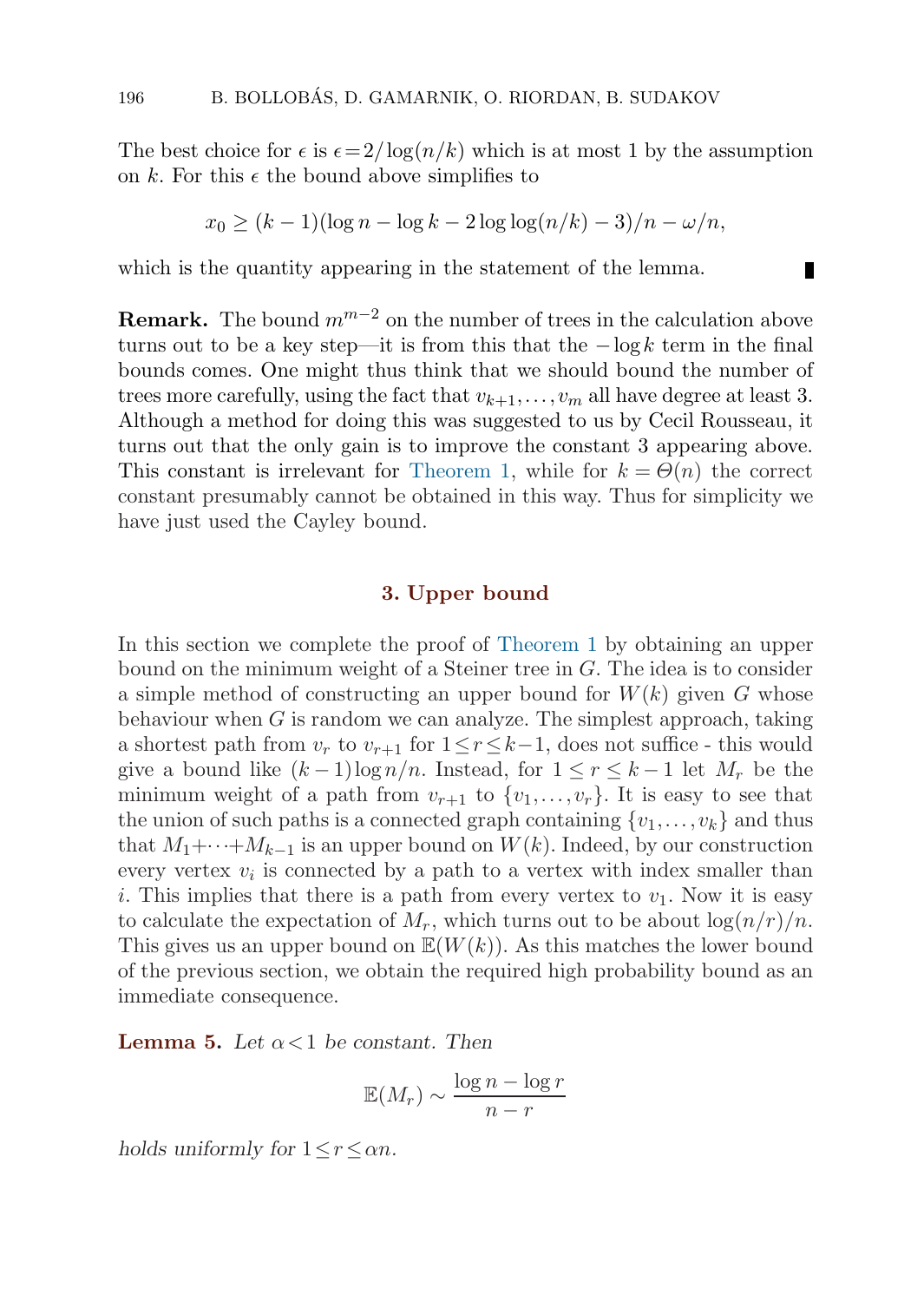**Proof.** Consider running Dijkstra's algorithm starting from the set  $V_r =$  $\{v_1,\ldots,v_r\}$ . Arguing as in the proof of [Lemma 3,](#page-5-0) the distances from  $V_r$  to the remaining  $n-r$  vertices are distributed as  $(T'_1, \ldots, T'_{n-r})$ , where

$$
T'_{m} = \sum_{i=r}^{r+m-1} \frac{X_i}{i(n-i)},
$$

with the  $X_i$  independent EXP(1) random variables as before. Now as  $v_{r+1}$ is equally likely to be the closest, 2nd closest etc. vertex to  $V_r$  we have

$$
\mathbb{E}(M_r) = \frac{1}{n-r} \sum_{m=1}^{n-r} \mathbb{E}(T'_m)
$$
  
= 
$$
\frac{1}{n-r} \sum_{m=1}^{n-r} \sum_{i=r}^{r+m-1} \frac{1}{i(n-i)}
$$
  
= 
$$
\frac{1}{n-r} \sum_{i=r}^{n-1} \sum_{m=i+1-r}^{n-r} \frac{1}{i(n-i)}
$$
  
= 
$$
\frac{1}{n-r} \sum_{i=r}^{n-1} \frac{1}{i} \sim \frac{\log n - \log r}{n-r}.
$$

In the last step we used the fact that  $\delta_j = \sum_{i=1}^j i^{-1} - \log j$  is bounded to deal with the case  $r = O(1)$ , and the fact that  $\delta_i$  tends to a constant as  $j \to \infty$ , while log  $n - \log r$  is bounded away from zero, to deal with the case  $r \to \infty$ .

Let  $M(k)=\sum_{r=1}^{k-1} M_r$ . Using the lower bound from [Theorem 1,](#page-1-0) [Lemma 5](#page-9-0) has the following corollary, where

$$
w = \frac{k-1}{n} (\log n - \log k)
$$

is the quantity appearing in [Theorem 1.](#page-1-0)

**Corollary 6.** Let  $\epsilon > 0$  be fixed, and let  $k = k(n)$  satisfy  $2 \leq k = o(n)$ . Then

$$
(1 - \epsilon)w \le W(k) \le M(k) \le (1 + \epsilon)w
$$

*holds with probability tending to 1 as*  $n \rightarrow \infty$ *.* 

**Proof.** The first inequality was proved in the previous section. The second is the observation made at the start of this section. For the third, as  $k=o(n)$ ,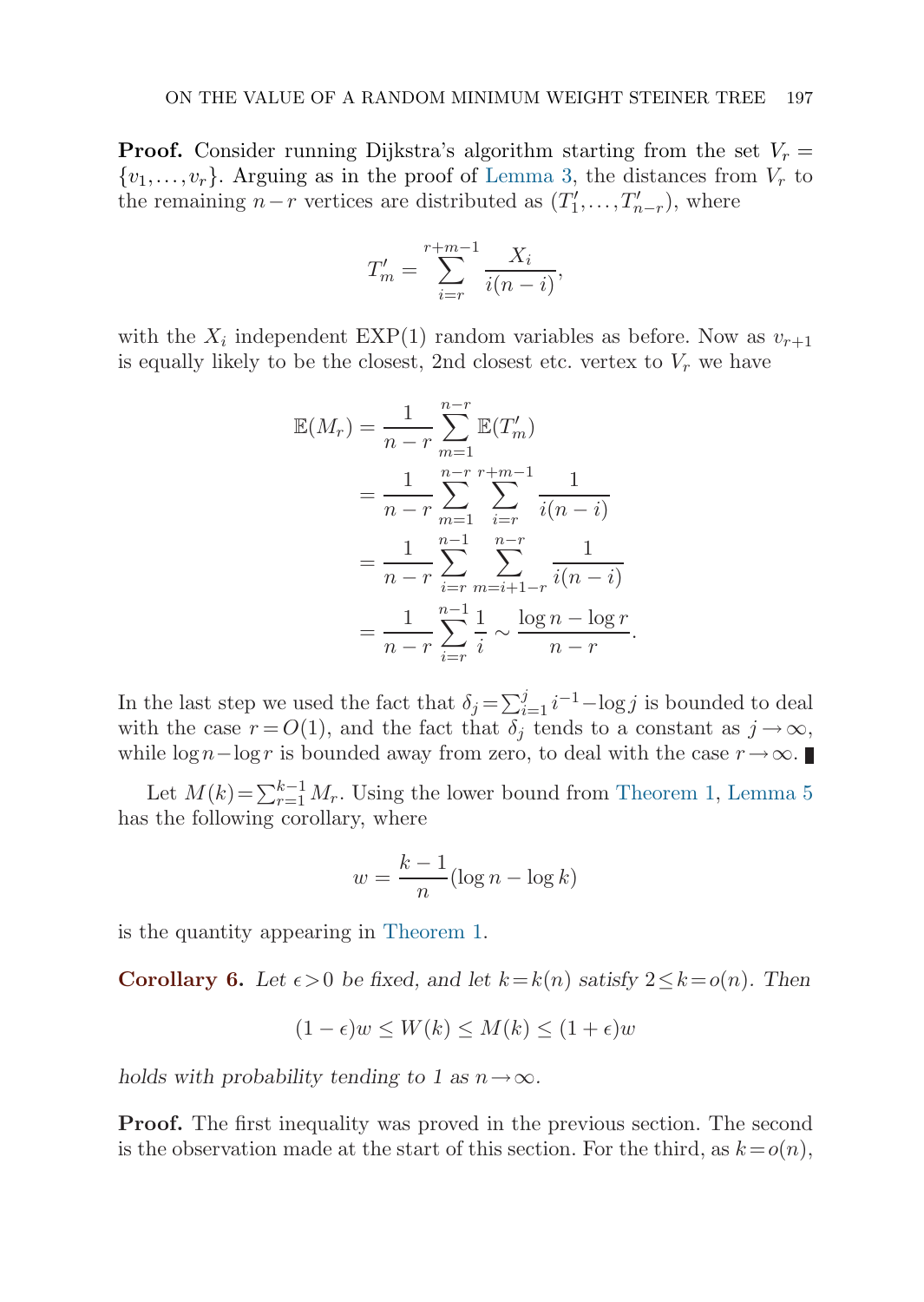<span id="page-11-0"></span>by [Lemma 5](#page-9-0) we have

$$
\mathbb{E}(M(k)) \sim \sum_{r=1}^{k-1} \frac{\log n - \log r}{n-r}
$$

$$
\sim \sum_{r=1}^{k-1} \frac{\log n - \log r}{n}
$$

$$
\sim \frac{k-1}{n} (\log n - \log k + 1) \sim w.
$$

Fix  $\delta > 0$ . Since for n large enough  $M(k) \geq (1-\epsilon \delta/4)w$  holds with probability at least  $1-\epsilon\delta/4$ , it follows that we cannot have  $M(k) \ge (1+\epsilon)w$  with probability  $\delta > 0$ . (Otherwise we would have  $\mathbb{E}(M(k)) > (1+\epsilon \delta/2)w$  for large n.) This proves the corollary, and hence completes the proof of [Theorem 1.](#page-1-0)

#### **4. Steiner trees for many vertices**

So far we have found asymptotically the minimum weight  $W(k)$  of a Steiner tree for k vertices of G, for all functions  $k = o(n)$ . In this section we consider the case when k is linear in n. For  $k = n$  such a tree is just a spanning tree in G, so by the result of Frieze [\[11](#page-19-0)] we have  $W(n) = \zeta(3) + o(1)$  with high probability. It is thus natural to ask what happens in between, when  $k = \alpha n$ with  $\alpha = \alpha(n)$  bounded away from 0 and 1, say. Of course the proof of our main result gives some bounds for free: from [Lemma 4](#page-7-0) it is easy to see that if  $\alpha < e^{-7}$  then for any  $\epsilon > 0$  we have

$$
W(k) \ge \alpha (\log(\alpha^{-1}) - 2 \log \log(\alpha^{-1}) - 3) - \epsilon
$$

with probability tending to 1 as  $n\rightarrow\infty$ . In the other direction, writing V for the set of  $k$  vertices to be connected, one might expect that, as there are so many ways to use the vertices not in  $V$  as part of the Steiner tree, almost all other vertices will be used. Thus one might expect  $W(k) = \zeta(3) + o(1)$ whenever  $k = \alpha n$  with  $\alpha$  bounded away from zero. It turns out that this is not the case. Suppose that  $k = k(n)$  is such that  $\alpha = k/n$  is bounded away from 0 and 1. As before let  $M_r$  be the minimum weight of a path from  $v_{r+1}$ to  $\{v_1, \ldots, v_r\}$ , so  $W(k) \leq M(k) = \sum_{r=1}^{k-1} M_r$ . Let us write

$$
S = \sum_{r=1}^{k-1} \frac{\log n - \log r}{n - r}.
$$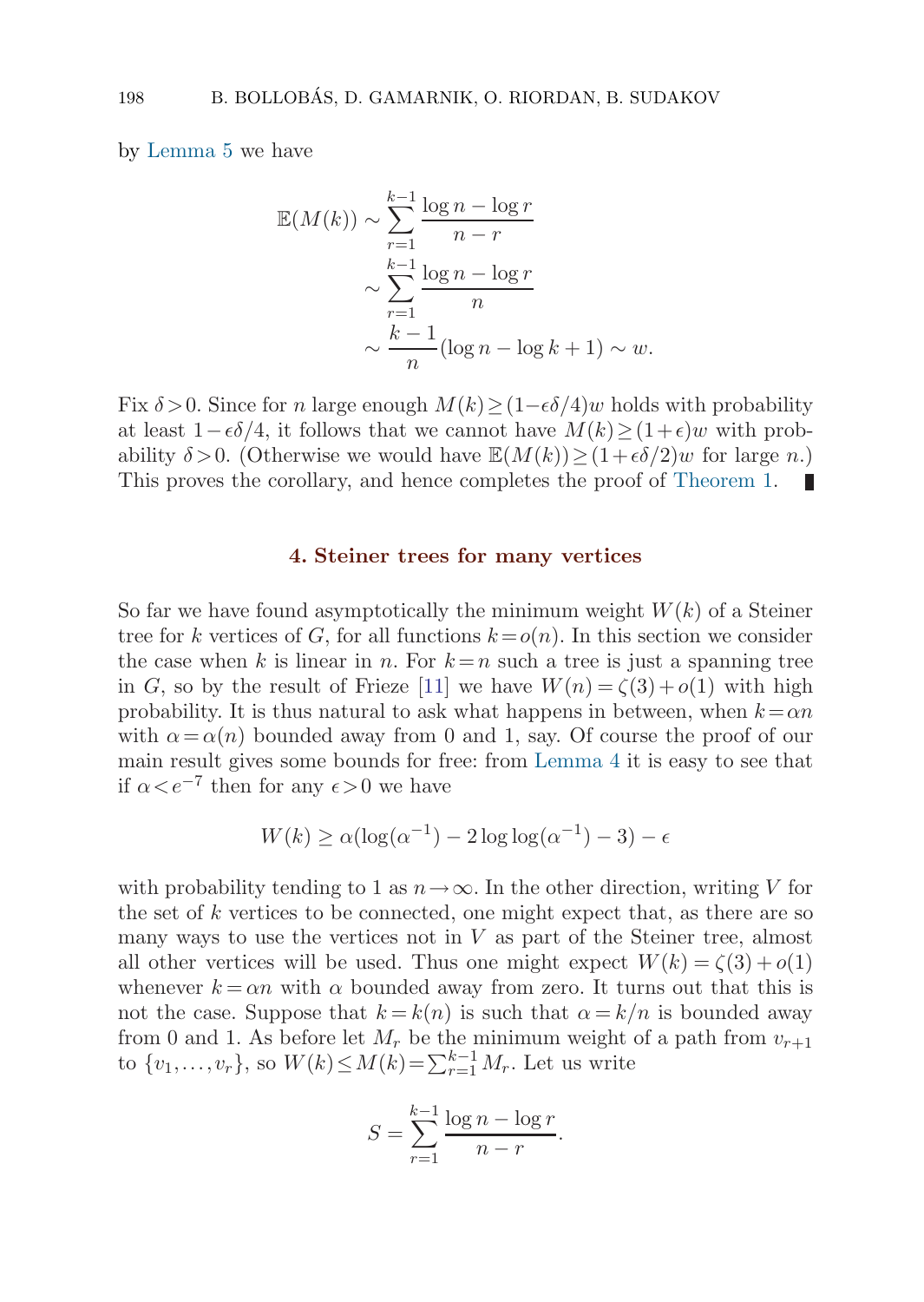<span id="page-12-0"></span>From the uniformity of the bound in [Lemma 5](#page-9-0) we have  $\mathbb{E}(\sum_{r=1}^{k-1} M_r) \sim S$ . Now the quantity  $(\log n - \log r)/(n-r)$  decreases with r. Thus, writing

$$
I(x,y) = \int_x^y \frac{\log n - \log r}{n - r} dr,
$$

we have  $I(1, k) \leq S \leq I(0, k)$ . For  $0 \leq x \leq 1$  let

$$
dilog(x) = \int_x^1 \frac{-\log x}{1 - x} dx.
$$

Writing  $k = \alpha n$  and changing the variable in the integration to be  $x = r/n$ , one can easily check that

(4) 
$$
I(0,k) = \log(\alpha^{-1})\log((1-\alpha)^{-1}) + \text{dilog}(1-\alpha).
$$

As this quantity is bounded away from zero, while  $I(0,1)=O(\log n/n)=o(1)$ , we have  $S \sim I(0, k)$ , giving the right hand side of (4) as an asymptotic upper bound for  $\mathbb{E}(W(k))$ .

Unsurprisingly, the bounds above, extracted from the proof for  $k = o(n)$ , give little or no information when k is close to n. As  $\alpha \rightarrow 0$  both bounds are asymptotically  $\alpha \log(\alpha^{-1})$ , the bound in [Theorem 1](#page-1-0). For  $\alpha$  near 1, the argument above gives no lower bound at all, while the upper bound tends to dilog(0) =  $\pi^2/6$  = 1.644..., which is larger than  $\zeta(3)$  = 1.202..., Frieze's bound for  $\alpha = 1$ . It would be interesting to know how  $W(k)$  decreases from  $\zeta(3)$  as k decreases from n. For example, one might expect that  $W(k)$  =  $\zeta(3)-o(\beta)$  when  $k=(1-\beta)n$  with  $\beta\rightarrow 0$ . Again this turns out not to be the case. We can obtain upper and lower bounds for  $W(k)$  in this range using the proof in [\[11](#page-19-0)] as a basis, showing that  $W(k)$  decreases from  $\zeta(3)$  linearly with  $\beta$ .

Let  $u(0)=1$  and for  $x>0$  let

(5) 
$$
u(x) = \frac{1}{x} \sum_{k=1}^{\infty} \frac{k^{k-2}}{k!} (xe^{-x})^k.
$$

**Theorem 7.** Let  $k = k(n)$  be such that  $\beta = 1 - k/n$  is bounded away from 0 and 1, and let  $\epsilon > 0$  be fixed. Then with probability tending to 1 as  $n \to \infty$ *we have*

(6)  $W(k) > \zeta(3) - \log(1/(1-\beta)) - \epsilon$ 

(7) 
$$
W(k) \geq \int_0^{u^{-1}(\beta)} (u(x) - \beta) dx - \epsilon,
$$

*and*

$$
W(k) \le \zeta(3) - \beta/17.
$$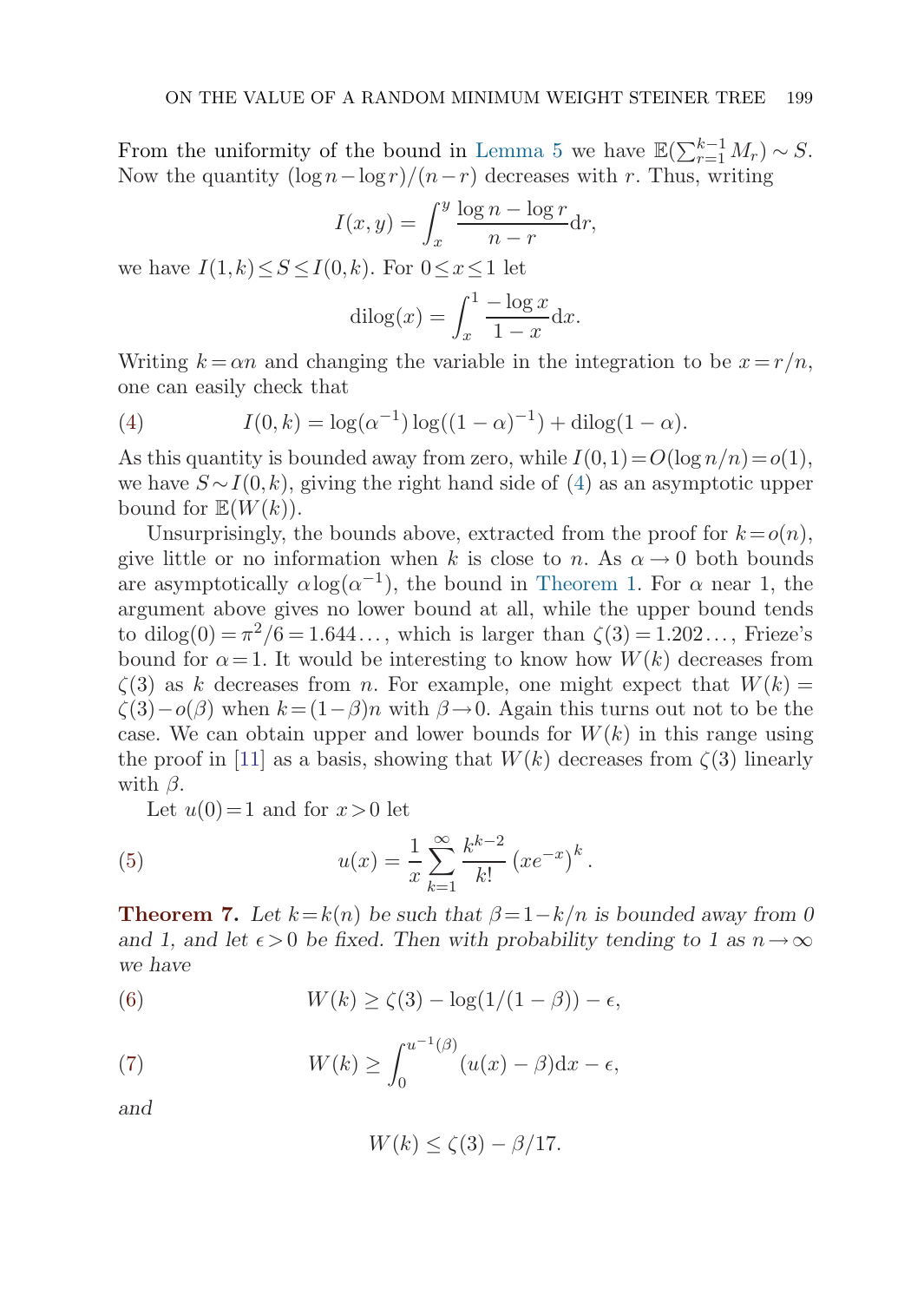The first lower bound is in fact an easy consequence of Frieze's result: let  $V = \{v_1, \ldots, v_k\}$  be the set of Steiner vertices, and  $V^c = \{v_{k+1}, \ldots, v_n\}$ be the remaining vertices. For  $k+1 \leq i \leq n$  let  $m_i$  be the minimum weight of an edge from  $v_i$  to  $\{v_1,\ldots,v_{i-1}\}\$ . Together with a Steiner tree for V, the corresponding edges form a connected graph on  $[n]$ . Thus we have

$$
W(n) \le W(k) + \sum_{i=k+1}^{n} m_i.
$$

The  $m_i$  are independent exponential random variables with means  $\mathbb{E}(m_i)=$  $1/(i-1), k+1 \leq i \leq n$ . It follows from standard Martingale methods (or just a suitable form of the central limit theorem) that  $\sum_{i=k+1}^{n} m_i$  is concentrated about its mean of  $\sum_{i=k+1}^{n} 1/(i-1) \sim \log(n/k) = \log(1/(1-\beta))$ . Since by Frieze's result we have  $W(n)$  concentrated about  $\zeta(3)$ , the first lower bound([6\)](#page-12-0) follows immediately.

For the remaining bounds we use the methods of [[11](#page-19-0)]. It will be convenient to take the edge weights to be uniformly distributed on  $[0,1]$ . We ignore the probability 0 event that two edges have the same weight.

The proof in [[11\]](#page-19-0) that  $W(n)$  is concentrated about  $\zeta(3)$  uses the greedy algorithm to construct the minimum weight spanning tree in G. Here we use the same algorithm to construct the spanning subgraph  $H_{k-1}$  of G which has minimum weight among all subgraphs of G with rank  $k-1$ , i.e., with  $n-k+1$  components. As any connected graph containing any k vertices has rank at least  $k-1$ , the weight of  $H_{k-1}$  is a lower bound for the minimum of  $MWST(V)$  over all sets V of k vertices of G, where  $MWST(V)$  is the minimum weight of a Steiner tree for V. In particular,  $W(k) \geq w(H_{k-1})$ .

Let  $H'_0$  be the empty graph on  $V(G)$ . For  $1 \le r \le n-1$  let  $e_r$  be the minimum weight edge joining two different components of  $H'_{r-1}$ , and let  $H'_{r} = H'_{r-1} \cup \{e_{r}\}.$  Then it is easy to see that  $H'_{k-1}$  is equal to  $H_{k-1}.$  Indeed, suppose that this is not the case. The two graphs have the same number of edges, so there is some  $e_r$ ,  $r \leq k-1$ , not in  $H_{k-1}$ . If  $e_r$  joins two components of  $H_{k-1}$  then  $H_{k-1} \cup \{e_r\}$  has fewer components than  $H'_{k-1}$ , and thus contains an edge f joining distinct components of  $H'_{k-1}$ , and hence of  $H'_{r-1}$ . By definition of  $e_r$  we have  $w(f) > w(e_r)$ . On the other hand, if  $e_r$  falls within a component of  $H_{k-1}$  then  $H_{k-1} \cup \{e_r\}$  contains a cycle which, by definition of  $e_r$ , meets two components of  $H'_{r-1}$ . Some edge  $f \neq e_r$  of this cycle must also join two components of  $H'_{r-1}$ . Again by the definition of  $e_r$  we then have  $w(f) > w(e_r)$ . In either case  $H_{k-1} \cup \{e_r\} - \{f\}$  has smaller weight than  $H_{k-1}$ , but the same rank, contradicting the definition of  $H_{k-1}$ .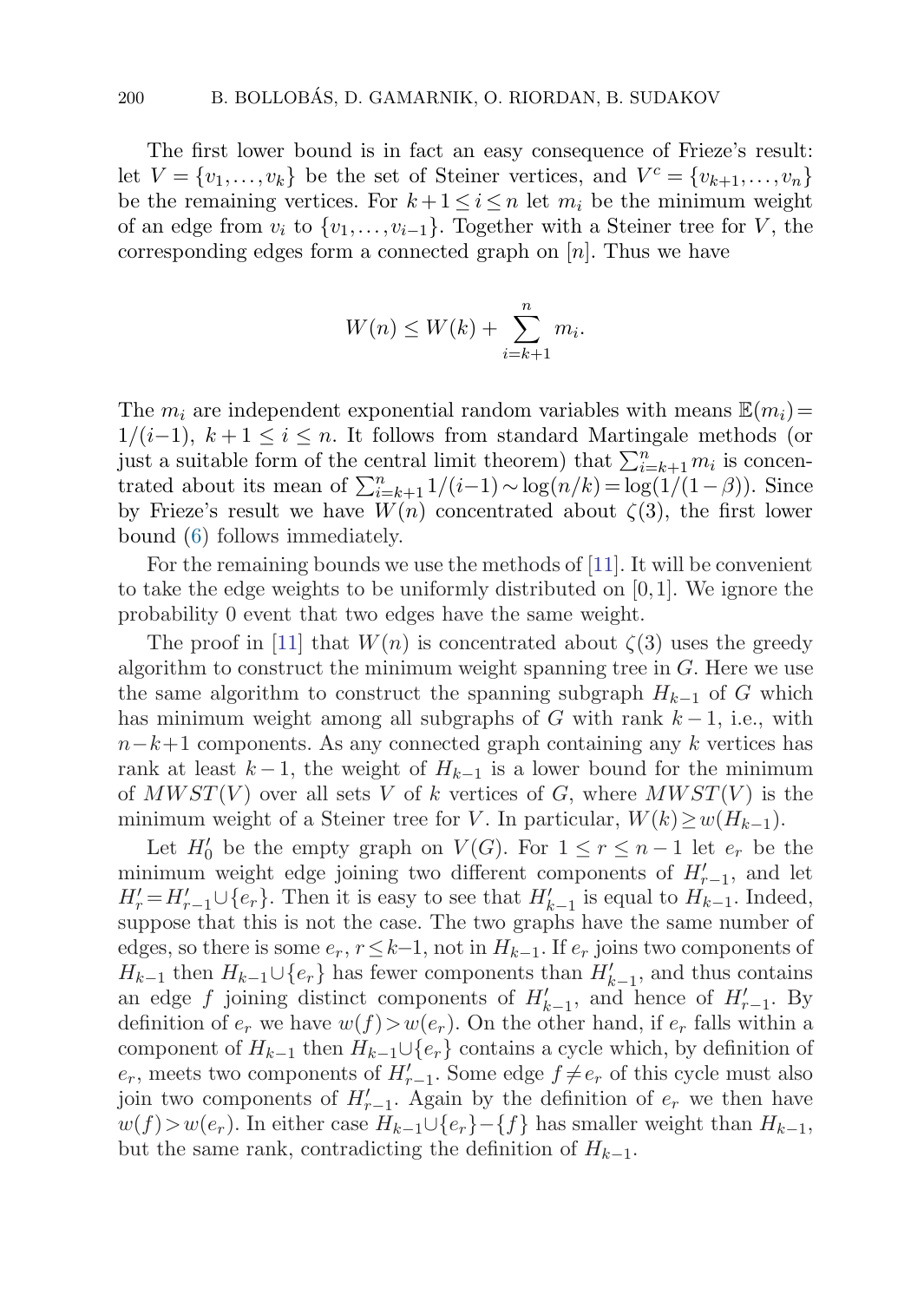<span id="page-14-0"></span>Now

(8) 
$$
w(H_{k-1}) = \sum_{r=1}^{k-1} w(e_r) = \sum_{r=1}^{k-1} (k-r)(w(e_r) - w(e_{r-1})),
$$

where  $w(e_0)$  is to be interpreted as 0. For  $0 < p < 1$  let  $G_p$  be the spanning subgraph of G formed by all edges with weight at most  $p$ . As we are taking the edge weights to be uniformly distributed on [0,1],  $G_p$  has the same distribution as a random graph from the standard model  $\mathcal{G}(n, p)$  where vertices are joined independently with probability  $p$ . As  $p$  increases from 0 to 1 edges are added to  $G_p$  one at a time. Each new edge joins two components of  $G_p$  if and only if it is one of the  $e_r$ . Thus if  $w(e_{r-1}) \leq p \leq w(e_r)$ , so  $e_1, \ldots, e_{r-1} \in E(G_p)$ , then  $G_p$  has exactly  $n+1-r$  components. Writing  $c(H)$  for the number of components of a graph H, we can write (8) as

$$
w(H_{k-1}) = \int_0^{w(e_{k-1})} (c(G_p) - (n+1-k)) \mathrm{d}p.
$$

Note that the integrand decreases, and becomes zero precisely at  $p=w(e_{k-1})$ . So far the argument is similar to that in [\[11](#page-19-0)]. To obtain [\(7\)](#page-12-0) we shall use the standard result below. In the statement of this result  $N = \binom{n}{2}$  and  $\tilde{G} = (G_t)_{t=0}^N$ is the standard random graph process. Thus  $G_0$  is the empty graph on [n], and  $G_{t+1}$  is formed from  $G_t$  by adding one of the  $N-t$  edges of  $G_t^c$  chosen uniformly at random. There should be no confusion between  $G_p$  and  $G_t$  as  $0 < p < 1$ , while t is an integer. Let  $u(x)$  be defined by [\(5\)](#page-12-0). The following result is Corollary 14 of chapter VI of  $[6]$ ; we have changed the notation slightly to avoid clashes.

**Theorem 8.** *The probability that for a fixed*  $\gamma$  *the graph process*  $\tilde{G}$  =  $(G_t)_{t=0}^N$  *satisfies* 

$$
|c(G_t) - u(2t/n)n| \le 2(\log n)n^{\gamma}
$$

*for every*  $t \leq 4n \log n$  *is*  $1 - o(n^{2-3\gamma})$ *.* 

Using this result it is straightforward to deduce the lower bound [\(7\)](#page-12-0) on  $W(k).$ 

**Proof of second lower bound in [Theorem 7](#page-12-0).** Let  $G_t$  be the subgraph of G formed by the t edges with smallest weights. Then  $(G_t)_{t=0}^N$  forms a standard random graph process. Applying Theorem 8 with  $\gamma = 3/4$ , noting that  $c(G_t)$  is decreasing and that  $u(8\log n) = o(1)$ , we see that with probability  $1-o(1)$  we have

$$
c(G_t) = (u(2t/n) + o(1))n,
$$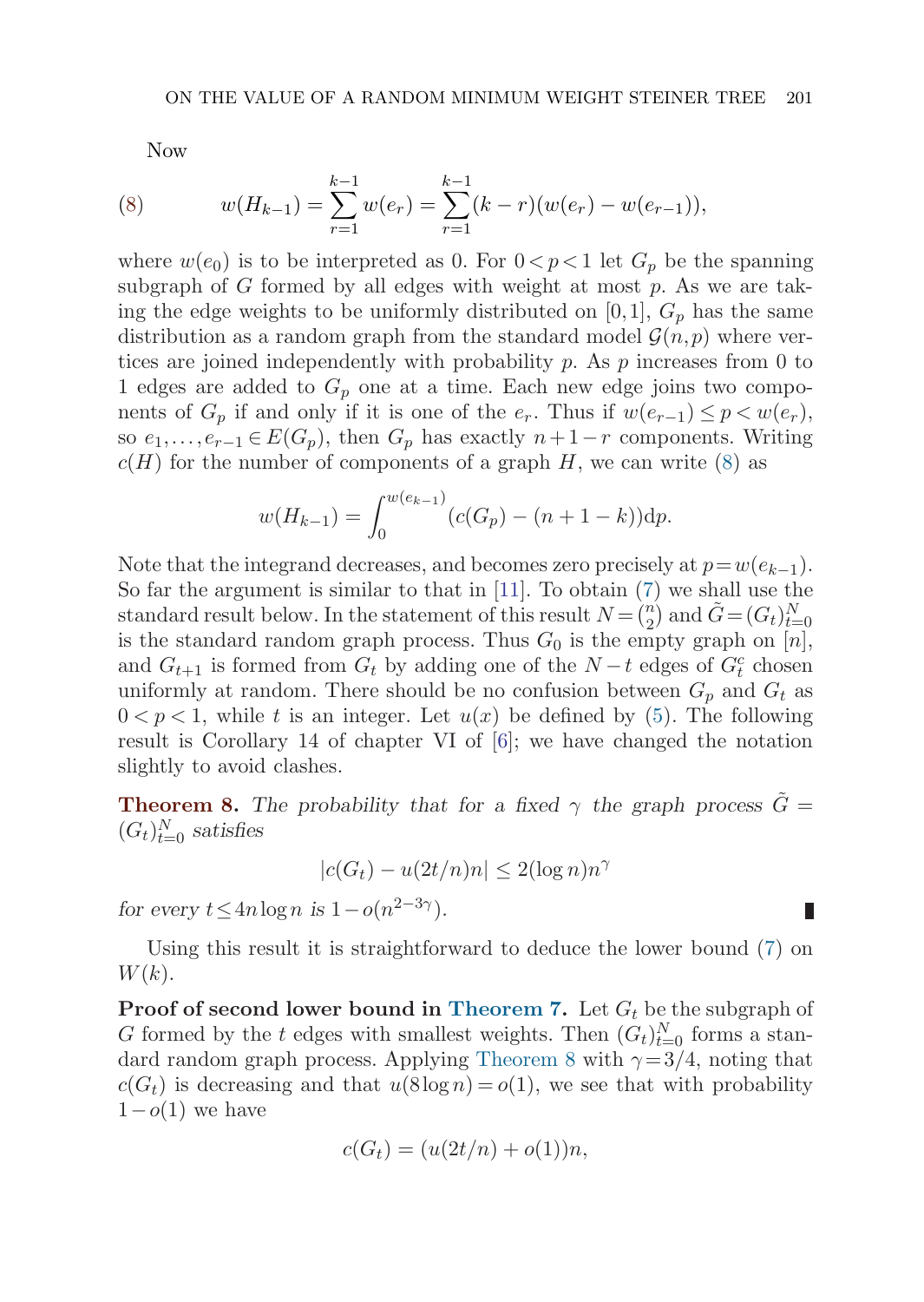for all  $0 \le t \le N$ , where the implicit bound in the  $o(1)$  term depends on n only and is uniform in t. Now  $G_p = G_t$  whenever there are exactly t edges of  $G$  with weight at most  $p$ . Standard bounds on the binomial distribution imply that with probability  $1-o(1)$  the graph  $G_p$  has  $pN+o(n)$  edges for all  $p \leq n^{-1/2}$  simultaneously. As u is continuous, it follows that with probability  $1-o(1)$  we have

$$
c(G_p) = (u(pn) + o(1))n
$$

for all  $0 \le p \le n^{-1/2}$ . Now suppose that  $k = k(n)$  is such that  $\beta = 1 - k/n$ is bounded away from 0 and 1. Then  $w(e_{k-1})$  is the minimal p such that  $c(G_p)=n+1-k~\sim~\beta n$ . Thus with high probability  $w(e_{k-1})\sim u^{-1}(\beta)/n$ , which is much smaller than  $n^{-1/2}$  for n large enough, and

$$
w(H_{k-1}) = \int_0^{(1+o(1))u^{-1}(\beta)/n} (u(pn) - \beta + o(1))n \, dp.
$$

Substituting  $p = x/n$  we can write this as

$$
\int_0^{u^{-1}(\beta)+o(1)} (u(x)-\beta+o(1))dx = \int_0^{u^{-1}(\beta)} (u(x)-\beta)dx + o(1),
$$

П

completing the proof.

One can check that, as  $\beta \rightarrow 0$ , the bound ([7](#page-12-0)) proved above gives  $W(k) \geq$  $\zeta(3)-\beta(\log(\beta^{-1})+O(1))$ , which is considerably worse than the bound  $W(k)$  $\zeta(3)-\beta-O(\beta^2)$  given by [\(6\)](#page-12-0). For larger  $\beta$ , the more complicated bound ([7\)](#page-12-0) is better. Also, as noted above, the right hand side of  $(7)$  $(7)$  $(7)$  is actually a lower bound on a smaller quantity than  $W(k)$ , namely the minimum weight of any rank  $k-1$  subgraph of  $G$ .

We now turn to the upper bound, that if  $k = (1 - \beta)n$  then with high probability  $W(k) \leq \zeta(3) - c\beta$ , for some constant  $c > 0$ . Our proof is again based on Frieze's result for  $k=n$ . The main idea is to show that the minimum weight spanning tree has many leaves, some of which can then be omitted.

For  $x>1$  a constant let

$$
t(x) = \frac{1}{x} \sum_{k=1}^{\infty} \frac{k^{k-1}}{k!} (xe^{-x})^k.
$$

Erdős and Rényi [\[9](#page-19-0)] proved that almost every graph on n vertices with  $\lfloor xn/2 \rfloor$  edges has a giant component with  $(1-t(x) + o(1))n$  vertices. Also, trivial estimates of the first andsecondmoments imply that that almost every such graph has  $(e^{-x}+o(1))n$  isolated vertices. These results and [The](#page-14-0)or[em 8](#page-14-0) above immediately transfer to the random graph  $G_p$  when  $p = x/n$ , so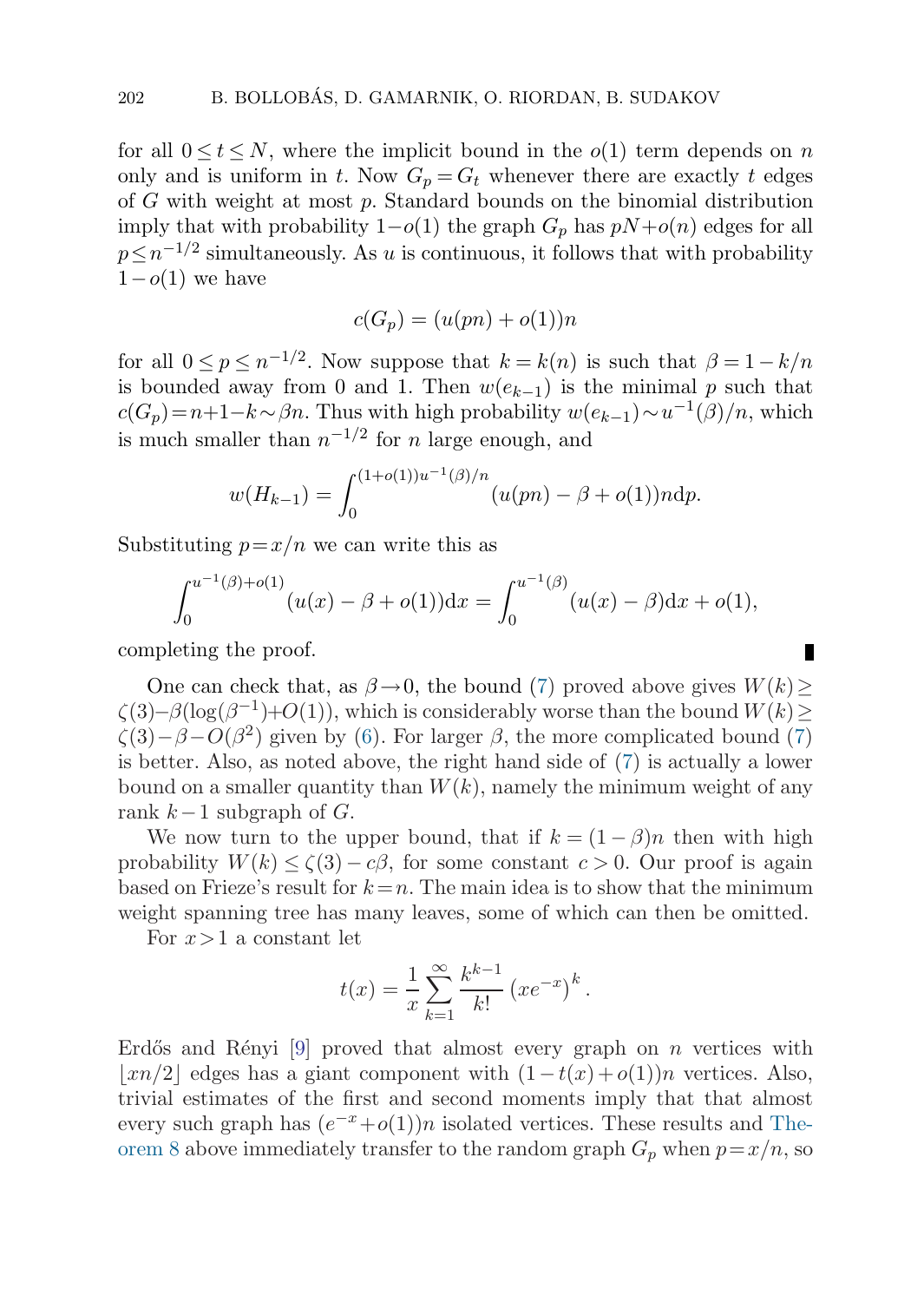almost every such graph has  $(u(x)+o(1))n$  components, a giant component with  $(1-t(x) + o(1))n$  vertices, and  $(e^{-x} + o(1))n$  isolated vertices. Taking  $x=2$ , the sums defining  $u(x)$  and  $t(x)$  converge fairly rapidly, and it is easy to verify that  $u(2) < 1/6$  while  $t(2) < 1/4$  and  $e^{-2} > 1/8$ .

Let  $p_0 = 2/n$ . From the remarks above, with probability  $1 - o(1)$  the graph  $G_{p_0}$  has the following three properties: (i)  $G_{p_0}$  has a giant component consisting of at least  $3n/4$  vertices, (ii)  $G_{p_0}$  has at least  $n/8$  isolated vertices, and (iii)  $G_{p_0}$  has at most  $n/6$  components.

Let  $H_1, \ldots, H_{n-1}$  be the minimum weight forests in G constructed by the greedy algorithm as above, so  $H_t = H_{t-1} \cup \{e_t\}$ , and let  $t_0$  be maximal subject to  $H_{t_0} \subset G_{p_0}$ . Then by construction of the graph  $H_{t_0}$ , this graph has the same components as  $G_{p_0}$ , and thus has properties (i)-(iii) above. (Note that here and later when we talk about a component we mean its vertex set.) From now on we take  $t_0$  and  $H_{t_0}$  to be fixed, with  $H_{t_0}$  having the properties above, and consider the random process  $\tilde{H} = (H_t)_{t=t_0+1}^{n-1}$ . Note that at step  $t > t_0$  in this process, going from  $H_{t-1}$  to  $H_t$ , the edge  $e_t$  added is chosen uniformly at random from among all edges joining two components of  $H_{t-1}$ .

Let I be a set of  $\lceil n/8 \rceil$  isolated vertices of  $H_{t_0}$ . We say that a vertex  $x \in I$ becomes a candidate at step t if  $e_t$  is the first edge from x in the process H, and  $e_t$  joins x to the giant component of  $H_{t-1}$ . In other words,  $x \in I$  becomes a candidate at step  $t>t_0$  if x is a leaf of the giant component of  $H_t$  but is isolated in  $H_{t-1}$ . Let us say that step  $t>t_0$  is *critical* if the edge  $e_t$  has at least one endvertex isolated in  $H_{t-1}$ . Suppose that  $H_{t-1}$  is given and has m isolated vertices. Then there are at most  $mn$  possible edges  $e_t$  that would make step t critical. Since the giant component of  $H_{t-1}$  has at least  $3n/4$ vertices, at least  $3mn/4$  of these would create a new candidate at step t. Thus at each critical step a new candidate is created with probability at least 3/4, no matter what has happened so far. The number of isolated vertices goes down by at most two at each critical step, and is otherwise unchanged. Thus there are at least  $n/16$  critical steps, and the total number of candidates created stochastically dominates a binomial  $Bi(n/16,3/4)$  distribution. Thus (using the central limit theorem, for example), with probability  $1-o(1)$  a total of at least  $n/22$  vertices become candidates at some stage.

From now on we condition on the components of  $H_t$  for every t, or equivalently, on which components become joined at which steps. Let  $A$  be an event of the form 'for each  $t > t_0$  the edge  $e_t$  joins components  $C_t$ ,  $C'_t$  of  $H_{t-1}$ '. Given A the only remaining randomness is in which of the  $|C_t||C_t'|$ edges to chose for  $e_t$  at each stage. Note that A determines which vertices in I become candidates at which stages. We write  $L_0 = \{x_1, \ldots, x_m\}$  for the vertices which become candidates at some stage.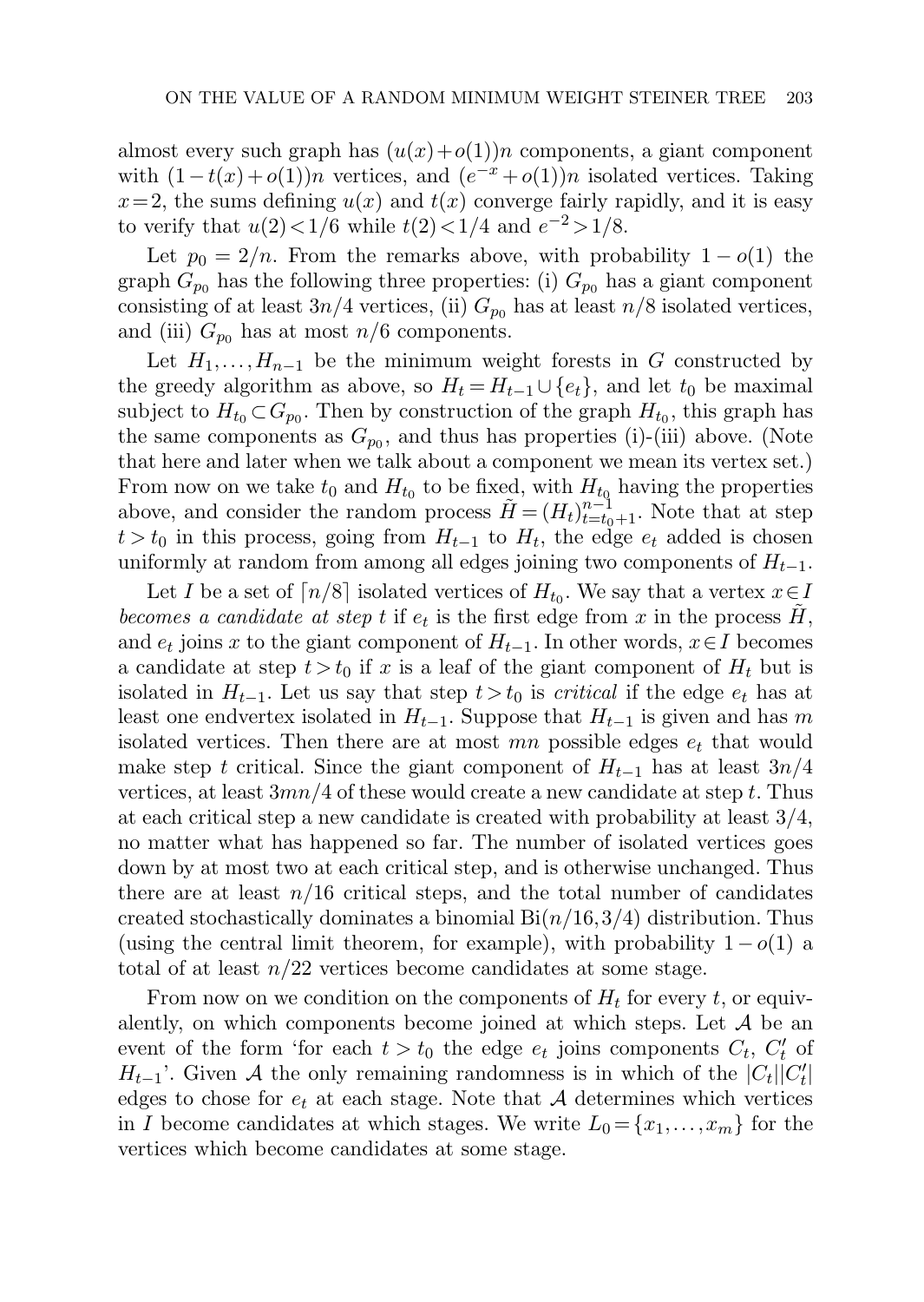Let us say that a candidate x is *eliminated* at stage t if x is a leaf in the giant component of  $H_{t-1}$  but not in that of  $H_t$ , so  $e_t = xy$  for some y not in the giant component of  $H_{t-1}$ . We say that a candidate x survives if it is not eliminated, and write  $L_1$  for the set of surviving candidates, noting that these vertices are leaves of the spanning tree  $H_{n-1}$ .

Let B be the event that certain of the candidates  $\{x_1,\ldots,x_{s-1}\}$  are eliminated at certain stages, and that the rest survive. We wish to bound the probability that  $x_s$  is eliminated given A and B. Given these events we know that  $x_s$  becomes a leaf of the giant component at a certain step t. We also know that the giant component merges with other components at certain later steps  $t_1,\ldots,t_r$ , with  $r \leq c(H_t) \leq c(H_{t_0}) \leq n/6$ . At some of these steps we know that one of  $x_1, \ldots, x_{s-1}$  is eliminated, so  $x_s$  cannot be. At each of the remaining  $r' \leq r$  steps  $t_i$  we know that an edge  $e_{t_i}$ is added joining the giant component  $C$  to some (particular) other component, and that none of  $x_1, \ldots, x_{s-1}$  is eliminated. This leaves at least  $|C|-(s-1)\geq |C|-|I|+1\geq 3n/4-n/8=5n/8$  possibilities for the vertex y of  $e_{t_i}$  which lies in C. As these are all equally likely, the probability that  $x_s$ is eliminated at stage  $t_i$  is at most  $8/(5n)$ . As there are  $r' \leq r \leq n/6$  stages when  $x_s$  might be eliminated, we have

$$
\mathbb{P}(x_s \text{ survives} \mid \mathcal{A} \cap \mathcal{B}) \ge 1 - \frac{n}{6} \frac{8}{5n} = 11/15.
$$

As this holds for all s and all events  $\beta$  of the above form, given  $\mathcal A$  the number of surviving candidates stochastically dominates a  $Bi(m,11/15)$  distribution. Thus, provided the event A is such that  $m \geq n/22$ , we have

$$
\mathbb{P}(|L_1| \leq n/31 \mid \mathcal{A}) = o(1).
$$

As this holds for all A for which  $m \geq n/22$ , and  $m \geq n/22$  holds with probability  $1-o(1)$ , we have

$$
\mathbb{P}(|L_1| \le n/31) = o(1).
$$

We are now ready to prove the upper bound on  $W(k)$ .

**Proof of [Theorem 7.](#page-12-0)** We have already proved the lower bounds. Suppose that  $k=k(n)$  is such that  $\beta = 1-k/n$  is bounded away from 0 and 1. Let  $H_{n-1}$ be the minimum weight spanning tree in  $G$ , and let  $L_1$  be the set defined above. Then each vertex x in  $L_1$  is a leaf of  $H_{n-1}$ . Furthermore, for each such x the unique edge  $xy \in E(H_{n-1})$  has weight at least  $p_0 = 2/n$ . This is because we only considered vertices for inclusion in  $L_1$  if they were isolated in  $G_{p_0}$ , i.e., were adjacent to no edges of weight less that  $p_0$ . Now, as shown above, with probability  $1-o(1)$  we have  $|L_1|\geq n/31$ . Let us consider the weights on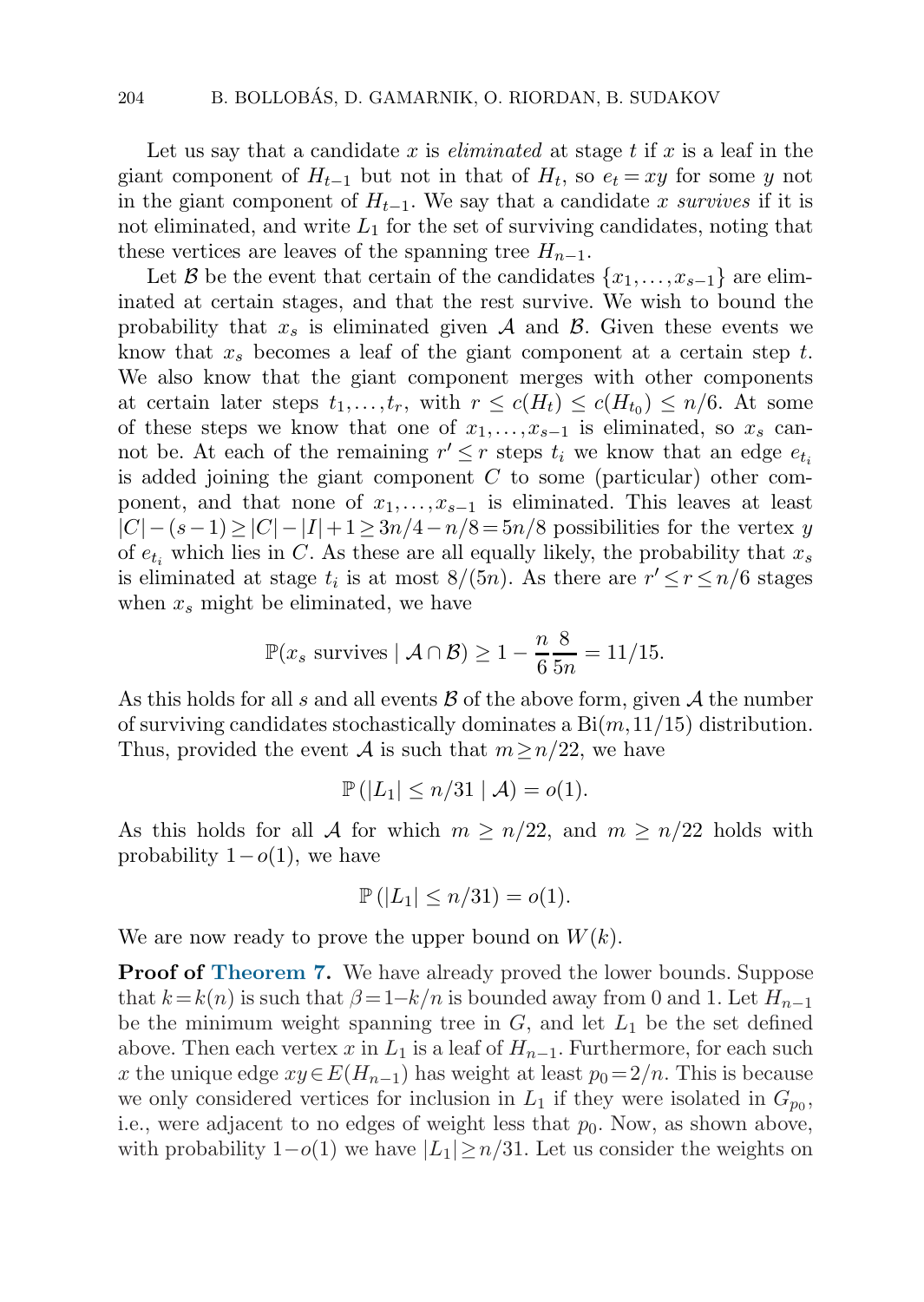<span id="page-18-0"></span>G and thus  $L_1$  as given, and then the set  $V = \{v_1, \ldots, v_k\}$  of Steiner vertices as randomly chosen. Supposing that  $|L_1| \ge n/31$ , as  $|V^c| = \beta n$  and  $\beta$  is bounded away from zero we have  $|V^c \cap L_1| \geq \beta n/32$  with probability  $1-o(1)$ . We may omit these vertices from  $H_{n-1}$  to obtain a tree T containing all the vertices of V with  $w(T) \leq w(H_{n-1}) - p_0|V^c \cap L_1|$ . We know from [\[11\]](#page-19-0) that with high probability  $w(H_{n-1}) = \zeta(3) + o(1)$ . Thus with probability 1 –  $o(1)$ we have

$$
W(k) \le w(T) \le \zeta(3) + o(1) - \frac{2}{n} \frac{\beta n}{32} < \zeta(3) - \beta/17,
$$

provided n is sufficiently large. This completes the proof.

#### П

#### **5. Concluding remarks**

In this paper we considered the weight of a minimal Steiner tree in a complete graph on  $n$  vertices with edge weights chosen randomly and independently from some distribution X satisfying  $\mathbb{P}(X \leq x) = x+o(x)$  as  $x \to 0$ . We showed that  $W(k)$ , the minimal weight of a tree that contains a given set of  $k=o(n)$ vertices is with high probability  $(1+o(1))(k-1)(\log n-\log k)/n$ .

In conclusion, let us draw attention to an interesting problem we could not solve. It is very likely that there is a function  $c(\alpha)$  defined on [0,1] with  $c(0) = 0$  and  $c(1) = \zeta(3)$  such that if  $k/n \to \alpha$  then  $\mathbb{E}(W(k)) \to c(\alpha)$ . Assuming that this function exists, we have foundits asymptotic behaviour as  $\alpha \rightarrow 0$ , and given upper and lower bounds for all  $\alpha$ . We do not believe that any of the latter bounds is close to being best possible, and we do not have a conjecture, or even a guess, for the form of  $c(\alpha)$ . The question is to determine  $c(\alpha)$ .

**Acknowledgments.** The second and fourth authors gratefully acknowledge many stimulating discussions with A. Frieze, L. Thoma and D. Coppersmith.

#### **References**

- [1] D. ALDOUS: The  $\zeta(2)$  limit in the random assignment problem, Random Structures and Algorithms **18** (2001), 381–418.
- [2] S. Arora: Polynomial time approximation schemes for Euclidean TSP and other geometric problems, Journal of the ACM **45** (1998), 753–782.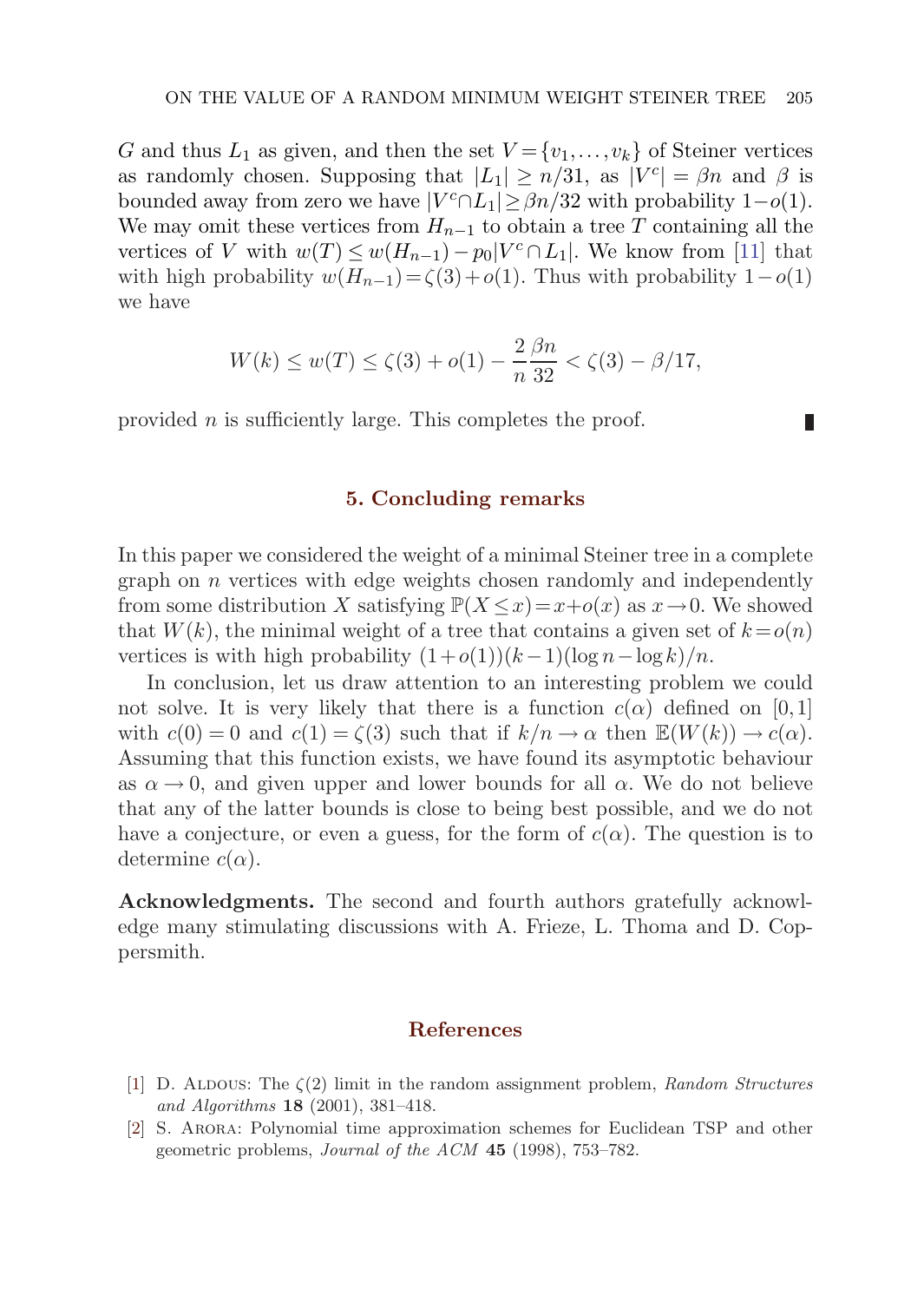#### <span id="page-19-0"></span>206 B. BOLLOBÁS, D. GAMARNIK, O. RIORDAN, B. SUDAKOV

- [3] J. Beardwood, J. Halton and J. Hammersley: The shortest path through many points, Proc.Camb.Philos.Society **55** (1959), 299–327.
- [4] M. Bern and P. Plassmann: The Steiner tree problem with edge lengths 1 and 2, Information Processing Letters **32** (1989), 171–176.
- [5] A. Beveridge, A. Frieze and C. McDiarmid: Random minimum length spanning trees in regular graphs, Combinatorica **18** (1998), 311–333.
- [6] B. BOLLOBÁS: Random Graphs,  $2<sup>nd</sup>$  ed., Cambridge University Press, New York, 2001.
- [7] A. Clementi and L. Trevisan: Improved non-approximability results for minimum vertex cover with density constraints, *Theoret. Comput. Sci.* **225** (1999), 113–128.
- [8] R. Davis and A. Prieditis: The expected length of a shortest path, Information Processing Letters **46** (1993), 135–141.
- [9] P. ERDŐS and A. RÉNYI: On the evolution of random graphs, Magyar Tud. Akad. Mat. Kutató Int. Kőzl. **5** (1960), 17–61.
- [10] C. M. Fortuin, P. W. Kasteleyn and J. Ginibre: Correlation inequalities on some partially ordered sets, *Comm. Math. Phys.* **22** (1971), 89–103.
- [11] A. Frieze: On the value of a random minimum spanning tree problem, Discrete Appl.Math. **10** (1985), 47–56.
- [12] T. E. Harris: A lower bound for the critical probability in a certain percolation process, Proc.Cambridge Philos.Soc. **56** (1960), 13–20.
- [13] S. JANSON: One, two and three times  $\log n/n$  for paths in a complete graph with random weights, Combinatorics Probability and Computing **8** (1999), 347–361.
- [14] D. J. Kleitman: Families of non-disjoint subsets, J.Combinatorial Theory **1** (1966), 153–155.
- [15] L. KUČERA, A. MARCHETTI-SPACCAMELA, M. PROTASI and M. TALAMO: Near optimal algorithms for finding minimum Steiner trees on random graphs, Mathematical foundations of computer science, Lecture Notes in Comput. Sci. 233, Springer, Berlin, 1986, 501–511.
- [16] D. Reimer: Proof of the van den Berg-Kesten conjecture, Combinatorics Probability and Computing **9** (2000), 27–32.
- [17] G. Robins and A. Zelikovsky: Improved Steiner tree approximation in graphs, Proc.11th ACM-SIAM Symposium on Discrete Algorithms (2000), 770–779.
- [18] J. VAN DEN BERG and H. KESTEN: Inequalities with applications to percolation and reliability, J.Appl.Probab. **22** (1985), 556–569.

# Béla Bollobás

DavidGamarnik

Department of Mathematical Sciences University of Memphis Memphis TN 38152 USA [bollobas@memphis.edu](mailto:bollobas@memphis.edu) and Trinity College Cambridge CB2 1TQ UK [b.bollobas@dpmms.cam.ac.uk](mailto:b.bollobas@dpmms.cam.ac.uk) IBM T.J. Watson Research Center Yorktown Heights NY 10598 USA [gamarnik@watson.ibm.com](mailto:gamarnik@watson.ibm.com)